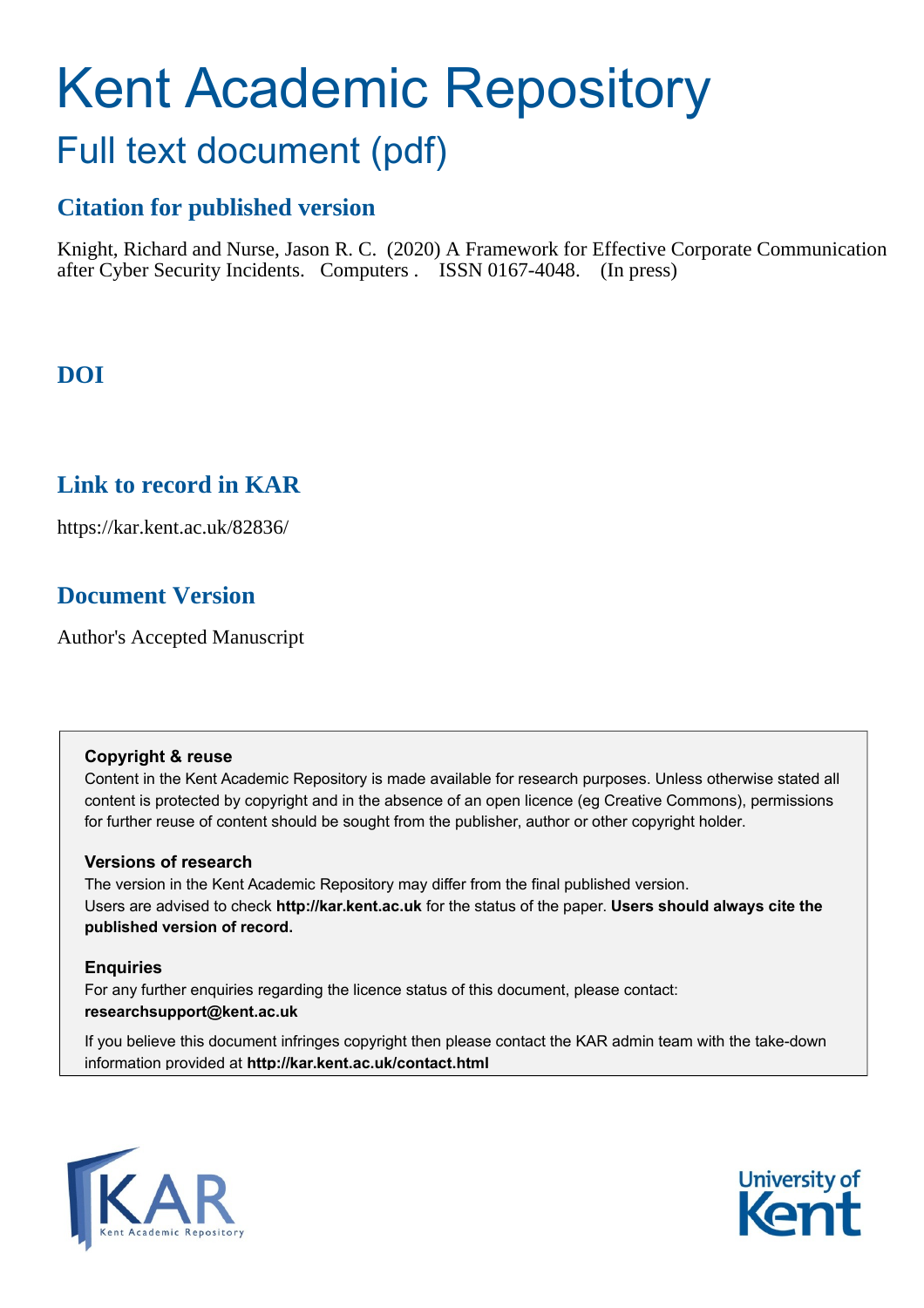### **A Framework for Effective Corporate Communication after Cyber Security Incidents**

Richard Knight<sup>a</sup> and Jason R. C. Nurse b

*<sup>a</sup> WMG, University of Warwick, UK*

*<sup>b</sup> School of Computing, University of Kent, UK*

Corresponding author: Jason R.C. Nurse, j.r.c.nurse@kent.ac.uk

#### **Highlights**

- We develop a framework for corporate communications in the event of a cyber incident
- Best practices for effective data breach announcement decisions identified
- The framework is grounded in a systematic review and real-world case studies
- Interviews with senior industry professionals allow framework evaluation and refinement
- The framework can complement security incident response and management in businesses

#### **Abstract**

A major cyber security incident can represent a cyber crisis for an organisation, in particular because of the associated risk of substantial reputational damage. As the likelihood of falling victim to a cyberattack has increased over time, so too has the need to understand exactly what is effective corporate communication after an attack, and how best to engage the concerns of customers, partners and other stakeholders. This research seeks to tackle this problem through a critical, multi-faceted investigation into the efficacy of crisis communication and public relations following a data breach. It does so by drawing on academic literature, obtained through a systematic literature review, and real-world case studies. Qualitative data analysis is used to interpret and structure the results, allowing for the development of a new, comprehensive framework for corporate communication to support companies in their preparation and response to such events. The validity of this framework is demonstrated by its evaluation through interviews with senior industry professionals, as well as a critical assessment against relevant practice and research. The framework is further refined based on these evaluations, and an updated version defined. This research represents the first grounded, comprehensive and evaluated proposal for characterising effective corporate communication after cyber security incidents.

**Keywords:** Cybersecurity incident, Data breach, Corporate communication, Public relations, Data breach announcements, Incident response, Cyber crisis, Security Management, Resilience

(*October, 2020: This paper has been accepted for publication in Computers & Security Journal https://www.sciencedirect.com/journal/computers-and-security.*)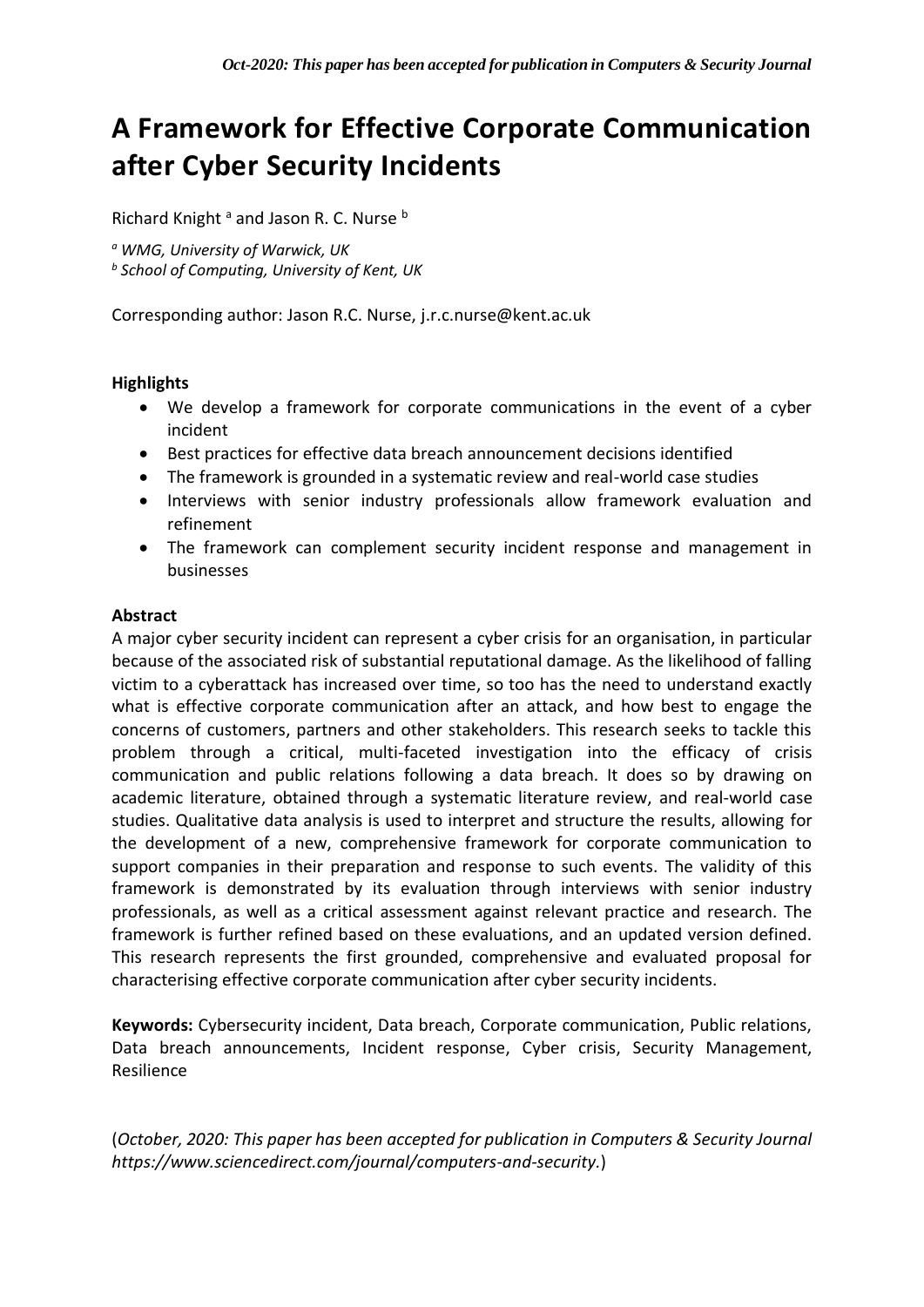### **1. Introduction**

On the morning of 23rd October 2015, the Chief Executive of TalkTalk, a major UK telecommunications provider, featured on BBC Radio Four's Today Programme. The organisation had just discovered a data breach and subsequently wanted to inform its customers. During the radio interview, however, she had to admit to not knowing whether the data lost was encrypted (Khomami, 2015a). This apparent lack of knowledge resulted in criticism both in social (BBC Radio 4, 2015) and traditional media (Khomami, 2015b). Other public statements trying to compare the organisation's cyber security capability favourably against competitors and the application of early termination fees to those customers wishing to leave were similarly admonished (Cluley, 2015). Days later, a UK House of Commons enquiry had been convened (BBC, 2015b) and the firm was subsequently fined £400,000 by the UK Information Commissioners Office (ICO) (ICO, 2016).

Although the enquiry and ICO investigation found significant deficiencies in TalkTalk's cyber security, the organisation's approach to public communications has also drawn criticism (Maddocks, 2015) and is likely to have made the situation worse. Similar deficiencies in communication can also be witnessed more recently in other high-profile cases such as the Equifax breach in 2017, and the Travelex cyberattack in 2020. Whilst it is a key task of cyber security professionals to prevent such attacks, no system is totally secure, so it is important that if a breach occurs organisations respond appropriately. The way that businesses communicate to their customers and external stakeholders following a data breach can impact their share price and reputation to such an extent that they can be considered cyber crises (Wang and Park, 2017); these also have further implications for the business' continuity and resilience. The approaches for communication following a cyber security incident have, therefore, become an important area of research and practice.

In this paper, we seek to further academic research on the topic of appropriate corporate communication and public announcements after a cyber security incident. Through an investigation into related academic and practitioner work, we aim to improve the understanding of what constitutes effective and poor external communication following such incidents. In addition to providing this insight, a primary contribution of our research is the development, evaluation and refinement of a framework to support organisations in corporate communications after an incident. This framework can provide organisations with insight into the types of activities that are necessary after an incident (or cyber crisis), the key organisations and personnel with which to engage, and how they may consider crafting and disseminating public announcements and other correspondence. We note here that security incidents can be characterised by their malicious or unintentional nature; this study and the framework outlined consider malicious attacks and data breaches in particular given their prevalence and the resulting media interest (Berkman et al., 2018). In later sections, we also reflect on our findings and comment on the suitability of the framework to support breaches that are as a result of unintentional actions (e.g., accidental insider threats (Nurse et al., 2014)).

The approach to achieve our research aim is guided by a rigorous methodology which takes inputs from academic research and commentary on current data breach cases from cyber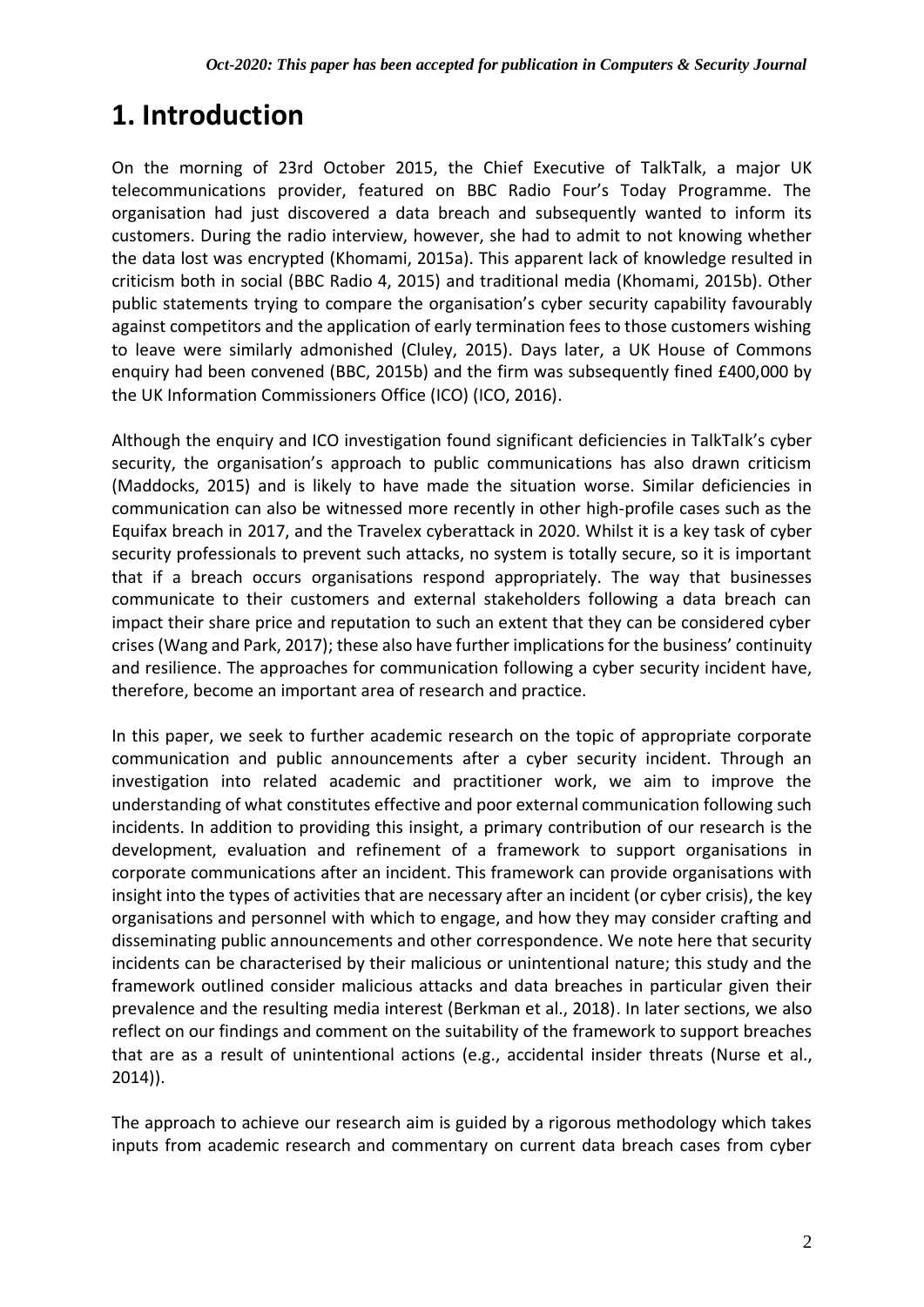security specialists. It is further informed by interviews with senior, and highly experienced, security and public relations professionals.

In summary, the contributions of our work are as follows:

- A critical investigation into effective and poor communication after cyber security incidents, according to academic literature and a series of real-world case studies (including commentary from well-respected, international security specialists).
- The development, evaluation and refinement of a framework to enhance best practice regarding corporate communications and announcements in such situations.

The remainder of this article is structured as follows. In Section 2 we scope our research and review the background theory on data breach communications. The research methodology is outlined in Section 3. We present the first stage of our work, a systematic, and critical review of current literature on the topic of data breach communications in Section 4. This is followed by an analysis of real-world cyber incident communications (and related commentary), drawn from several case studies in Section 5. Section 6 introduces our proposed framework to enhance incident response communication strategies in organisations, which is then evaluated and appropriately updated in Section 7. Finally, we conclude and present avenues for future work in Section 8.

### **2. Background and Related Work**

### **2.1 Cyber Security Incidents and Communications Theory**

Security incidents can take various forms. They can encompass the accidental exposure or loss of data, ransomware attacks, or disruption of systems (Sarabi et al., 2016). Although data breaches can be seen as a subset, there is variation over their definition (Schatz and Bashroush, 2016; Edwards et al., 2016). For our research, we focus the term data breach on unlawful acts and use an amended version of the ISO description accordingly: *"compromise of security that leads to the unlawful destruction, loss, alteration, unauthorized disclosure of, or access to, protected data transmitted, stored or otherwise processed"* (Adapted from: ISO, 2015). As mentioned earlier, we scope our work at this point to malicious data breaches.

Another fundamental term in our research is that of a crisis, or cyber crisis. The loss of a significant amount of personal or sensitive data can be extremely detrimental for organisations given its impact (Agrafiotis et al., 2018; Wang and Park, 2017). Whilst various definitions of a crisis have been put forward (Mitroff, 1988), the following appears to encapsulate their essence: "*A high consequence, low probability [event], overlaid with risk and uncertainty, conducted under time-pressure, disruptive of normal business and potentially lethally damaging to organizational reputation*" (Gregory, 2005, p. 313). Although this description was developed through work in another domain, it can aptly be applied to describe the aftermath of a substantial data breach (which can also be linked to the size of the breach or the type of data lost). A cyber crisis can, therefore, be seen as a crisis resulting from a data breach or similar security event.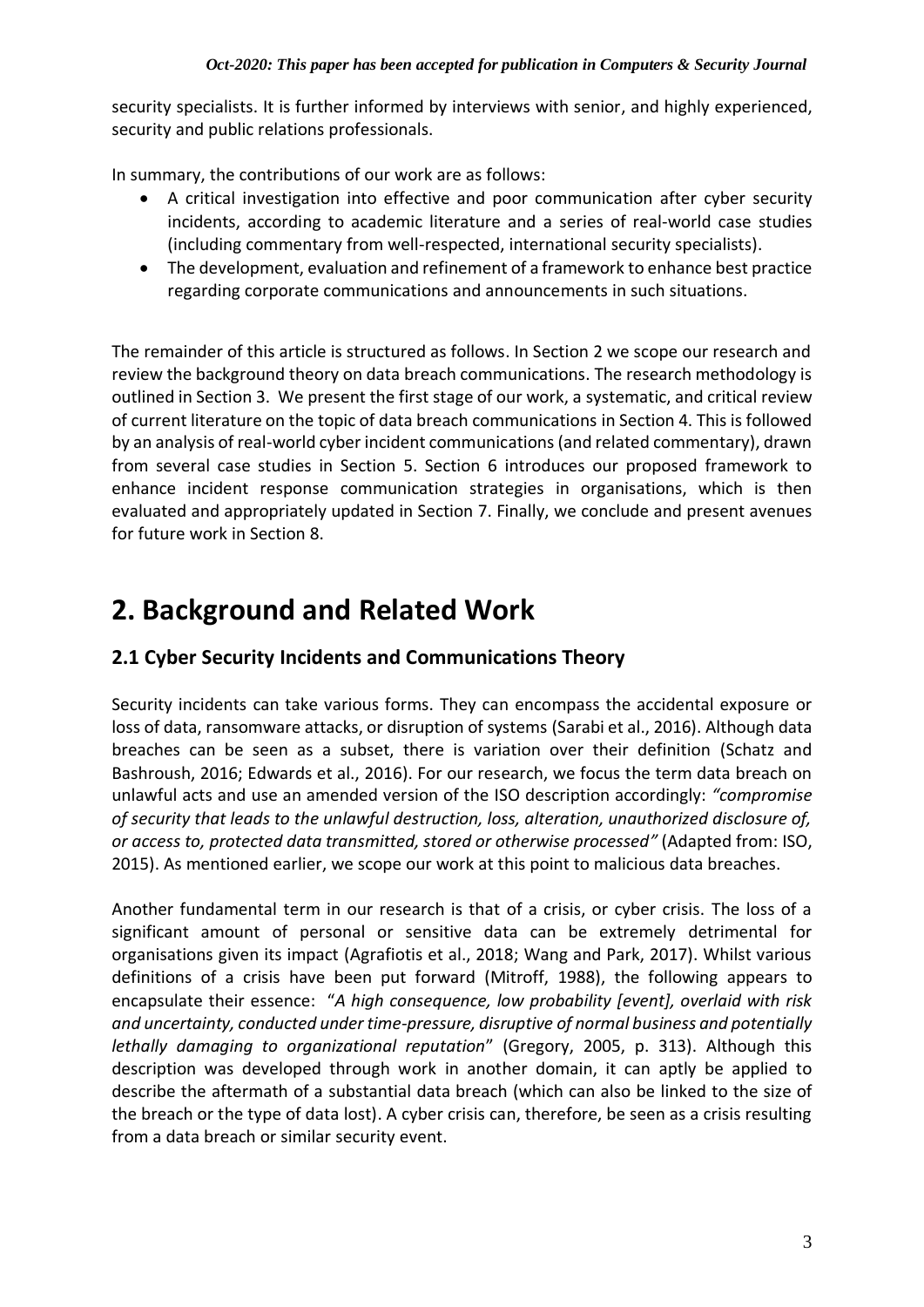The field of public relations has considerable research on crisis communications; situational crisis communication theory (SCCT) (Coombs, 2007) and theory of image restoration (Benoit, 1997) being the preeminent models in this area (Avery et al., 2010). They provide a framework for the types of response available to organisations during a crisis. Whilst these concepts are well regarded, they have been criticised for not being practical, meaning they allow practitioners to understand the approach they are using but do not provide detailed criteria that would enable organisations to determine which approach to use (Avery et al., 2010). This is particularly true where data breaches are concerned, due to the ambiguity over whether the organisation is a victim as a result of being hacked or is responsible as a result of having inadequate security measures in place (Bentley et al., 2018).

### **2.2 External Communication after a Data Breach**

Research into how businesses communicate during a cyber crisis has tended to take a topdown approach. Kim et al. (2017) for example, apply a deductive method to investigate how newspapers interpret data breach corporate communication. This has the potential to constrain thinking, as analysis of crisis communication is framed by these models. For instance, some studies into data breach communication models have predetermined SCCT as the framework applied to case studies (Wang and Park, 2017; Wang and Johnson, 2018), which means that the data are examined through a fixed set of categories which may overlook other explanations for the results. Qualitative methods such as qualitative thematic analysis provide an alternative approach which allows patterns to be observed that may be obscured by a more constricted method (Kaefer et al., 2015; Strauss and Corbin, 1994).

Much of the research carried out on data breaches is focused on companies based in the USA (Spanos and Angelis, 2016). In particular, the primary studies on data breach communications found during an initial literature review have used USA corporations as case studies (Wang and Johnson, 2018; Wang and Park, 2017). There is also notably work exploring the relationships between social media, stock prices and data breach announcements on USA companies(Rosati et al., 2019). Although the USA has a substantial corporate base, this focus illustrates a gap in research. We posit that other countries, such as the UK for instance, could be another intriguing case for research given its position as a major world economy with extensive internet use amongst its population. In this paper therefore, we seek to provide another perspective on the problem of corporate communications after a data breach. In subsequent sections we provide a more critical review of existing literature and detail how we analyse it, and our own primary data to develop the new framework.

### **3. Methodology**

The research presented in this article investigates a topical problem that has been explored and discussed in research and practice. As such, our methodology is grounded in insights from both of these domains, and based on those foundations and contributions, we arrive at our findings and framework. The methodology has four main steps, which are described below and depicted in Figure 1.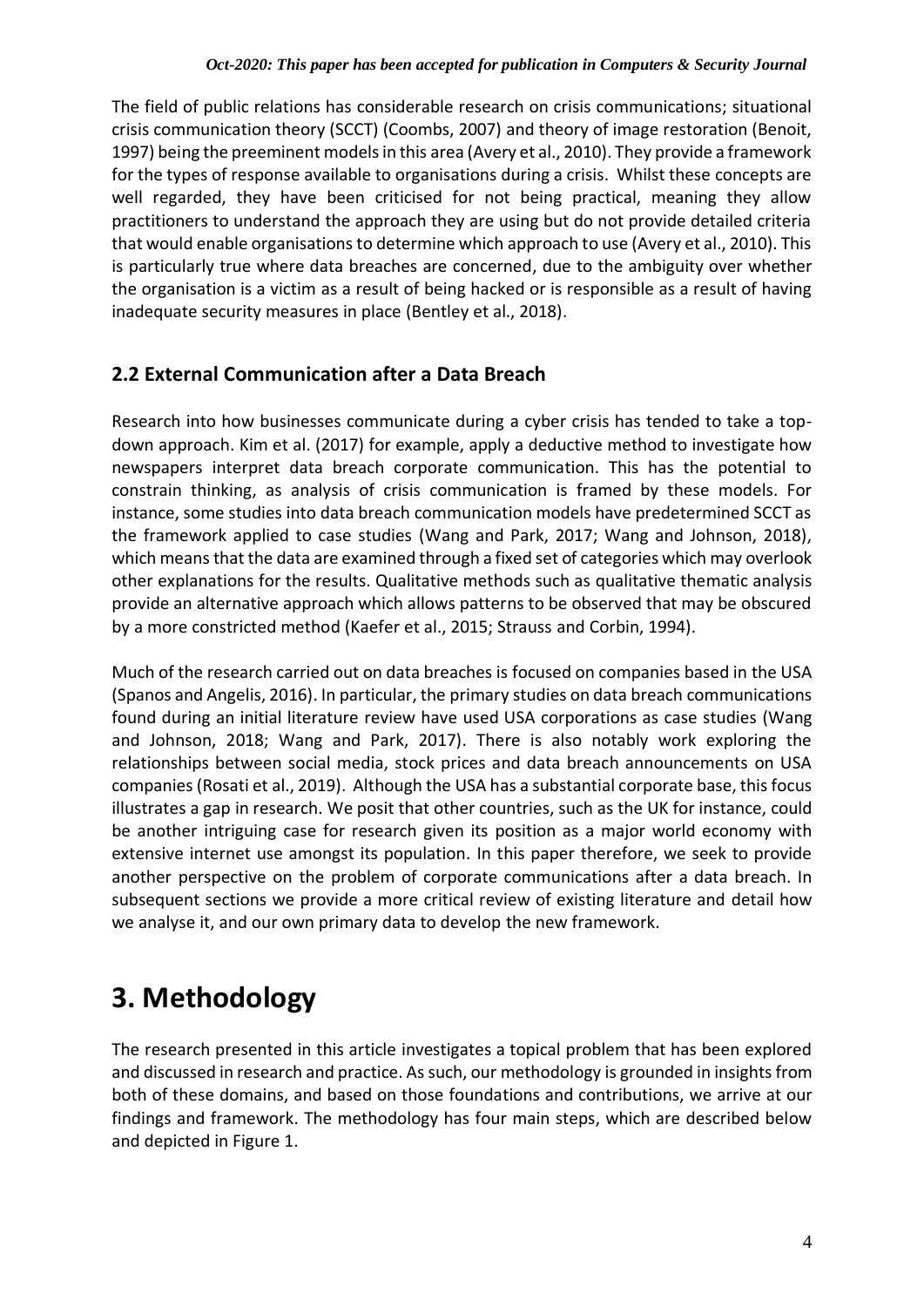

Figure 1 – Research methodology overview

### **3.1 Systematic Review of Literature**

Existing academic literature is of great value in informing what response and activities companies should adopt after a data breach. As such, we first critically review literature in the field of crisis communication to understand best, and recommended, practices. For this review, we use the PRISMA framework due to its ability to provide rigor, consistency and transparency in the selection of relevant articles (Moher et al., 2009); PRISMA has also been used on several occasions in computer security research (Fernández-Alemán et al., 2013).

In PRISMA, decisions are required on article sampling and filtering criteria. Considering that our research spans across the computer security and business fields, we scope the databases and articles sampled to the sciences and business (see Section 4.1 for the list). Similarly, as our scope is on corporate communication after a data breach, articles should be relevant to this intersection of topics. Once selected, each article is examined using thematic analysis (Braun and Clarke, 2006), and a series of codes and themes produced which provide insight into the article and the relevance of its findings. Further detail is provided in Section 4.

### **3.2 Real-world Case Analysis**

To complement the literature review, we next investigate cases of real-world data breaches to understand company responses in the context of commentary from industry specialists; in this commentary, we particularly consider the efficacy of the communication that occurred. While there are various sources which catalogue data breach cases (e.g., Morgan, 2018), official sources are preferable given their reputation and reliability. To assist in the sampling of cases, we scope our research to the UK. This decision is based on the reality that most research (e.g., Wang and Johnson, 2018; Wang and Park, 2017) has focused on the USA, and that the UK is another major economy (in Europe and worldwide) worthy of study in general and for comparison. Based on these criteria, the UK's National Cyber Security Centre (NCSC) and, in particular, its Threat Report publication (NCSC, 2019a) is selected as a source for cases. These reports are published regularly and contain information on major cyber security breaches, including incidents that may not necessarily be subject to investigation. While the NCSC does not publish the specific criteria used to select incidents, thus making it challenging to comment on completeness, given its remit (to provide guidance on UK cyber security and its insights into cyberattacks targeting businesses across the country) we view it as a reliable and robust source of pertinent incidents.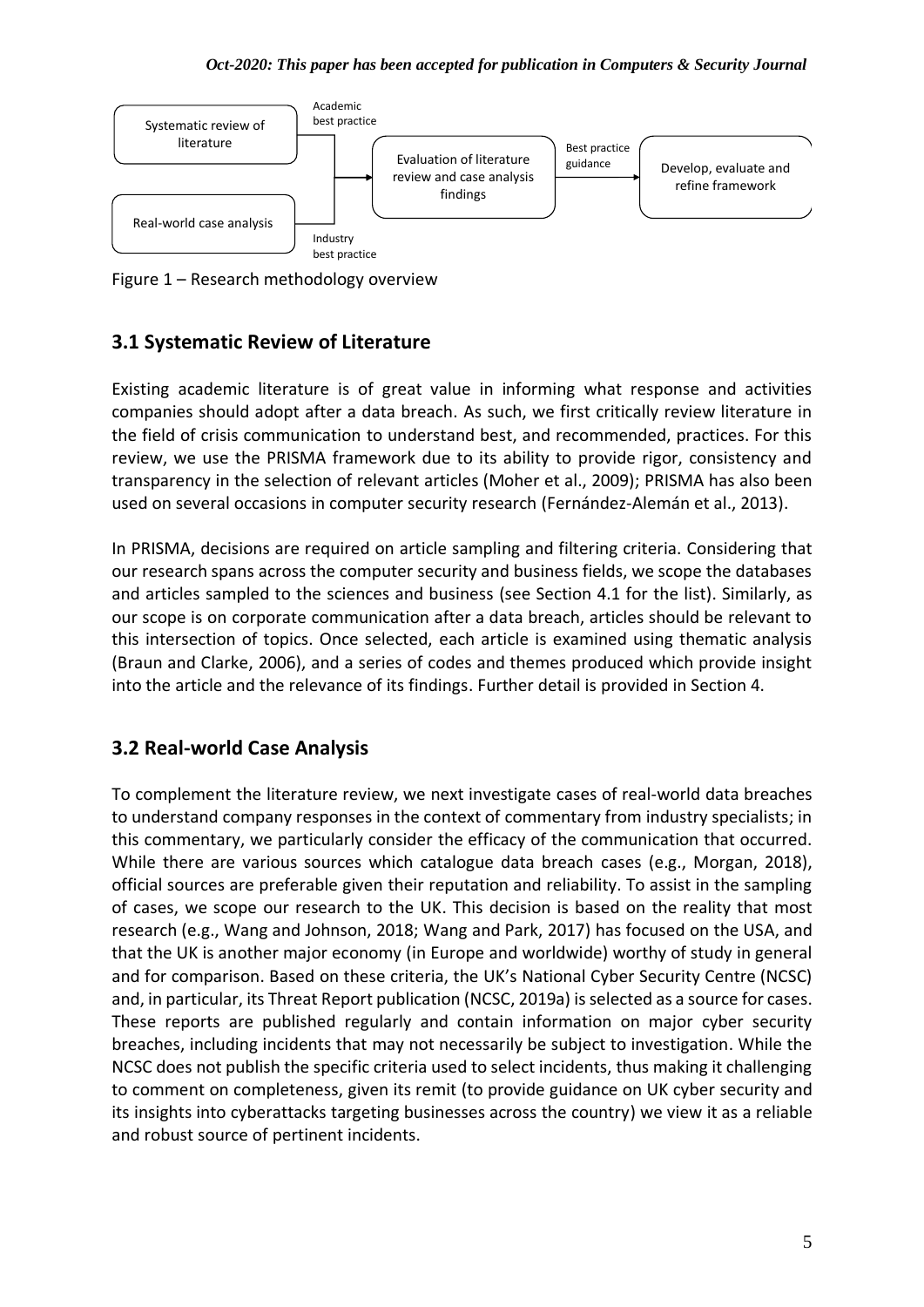Having established the sampling approach for the data breaches, a similar mechanism is required for ascertaining security commentators who reflect on breaches and the response of the organisation. A robust method is essential to identify a suitable set of sources to ensure the credibility of the assessment of what may be regarded as effective and poor communication. While we could openly search online for commentators, we note that references to security commentators are also often included in the NCSC threat reports. Although these tend to reference a single source, it is possible, by analysing all of the commentators cited, to obtain a set of commentators who can be used as sources for security commentary on the selected cases. The NCSC threat reports are therefore selected as a source. Similar to the literature review, thematic analysis is applied to data gathered in this second stage to provide further insight pertinent to our research aim. We provide additional detail in Section 5.

### **3.3 Evaluation of Literature Review and Case Analyses**

Based on the findings from academic literature (including suggested best practice) and reallife scenarios (i.e., from security commentators) we look to develop an improved understanding of what factors may drive effective and poor crisis communication following a malicious cyber security breach. The themes and observations gathered from the systematic literature review and case analyses are therefore compared and evaluated in order to establish consistencies and differences. This also enables an assessment of how current practice found in the case studies differs from, or follows, the best practice in the literature. We apply the technique of cognitive mapping (Miles et al., 2014) to allow the themes, patterns and their relationships to be examined and more clearly compared. This, therefore, provides the foundation for our key findings and the framework's development. We expand on this work in Section 6.

### **3.4 Develop, Evaluate and Refine Framework**

Using the insights from earlier research stages, we create a framework that is able to inform organisations in the preparation and execution of cyber incident response plans pertaining to corporate communications. The framework combines best practice and recommendations in a structured, coherent format suitable for businesses in planning for and reacting to a cyber security breach. To evaluate our proposals, we conduct a series of semi-structured interviews with senior industry practitioners (e.g., potential users of the framework), including CISOlevel, and also experts involved with crisis communication after a cyber security incident (e.g., directors and leads in crisis management organisations); this latter group is perfectly placed to comment on the framework's contributions. Interviews are used in preference to other methods, such as questionnaires, as they allow the capture of in-depth feedback (Burdon and Coles-Kemp, 2019). Interview findings are then analysed using thematic analysis and the framework is refined to incorporate these insights. Additional information is provided in Sections 6 and 7.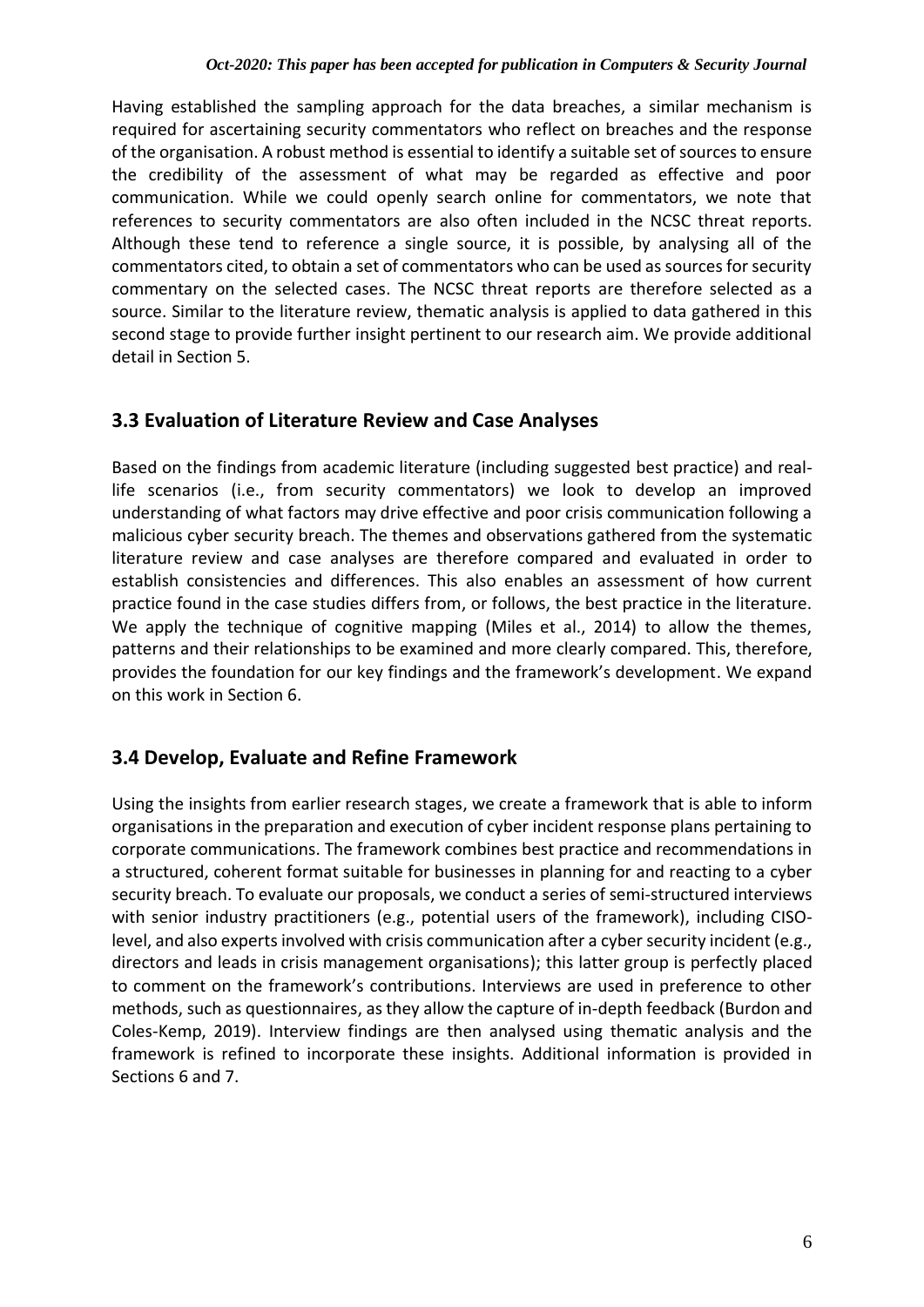### **4. Reviewing Cyber Crisis Communication Literature**

### **4.1 Sampling Strategy**

Academic literature can provide a strong foundation for an investigation. In the case of communication and public relations following a data breach, however, an initial literature review found a limited body of work on the subject. Indeed, this is underscored by Gwebu et al. (2018) who highlight the lack of understanding of how organisations should respond effectively to a data breach. In our systematic review therefore, we sought to adopt a broad and more inclusive method to increase the likelihood of finding suitable articles.

In the context of the PRISMA approach (Moher et al., 2009), we first identified a series of databases to search and search terms to use. The databases selected were Business Source Complete, Web of Science, Science Direct, ACM Digital Library, Emerald Insight, and IEEE Xplore. These are well-recognised databases and have been used in similar systematic literature reviews in the field of cyber security (Spanos and Angelis, 2016; Lezzi et al., 2018). They also allow the identification of peer-reviewed articles, which increases the likelihood of finding high quality, objective contributions. As our research is focused broadly on security, incidents and communication, these formed the core topics of the search terms, and synonyms and alternative terms were used for completeness. The final search string used was: *("cyber security" OR "cybersecurity" OR "systems security" OR "network security" OR "information security" OR "cyber crisis") AND ("data breach" OR "hack" OR "incident") AND ("communication" OR "announcement" OR "stakeholder management" OR "notification")*. This query was executed in each database, and where possible, applied to the title, abstract or keywords; this is a common technique (Fernández-Alemán et al., 2013; Lezzi et al., 2018) and increases the likelihood of finding relevant articles.

In total, 3516 articles were found; following deduplication, this was reduced to 3405 articles. In line with PRISMA, the dataset was screened to ensure only relevant articles were considered. This consisted of a pre-screening activity, where article titles, abstracts and fulltexts were reviewed for relevance. This resulted in 197 articles. Two eligibility criteria were then applied. Firstly, only articles from well-regarded and cited journals were included. This was to increase the likelihood that the credibility of the literature would be high. The Journal Citation Report (JCR) (Clarivate Analytics, 2019) provides a mechanism to compare journals based on citation data and although this does not in itself determine the value of a publication, it establishes that other authors are referencing its papers. In order, therefore, to ensure that academically robust articles were used in this study, those without JCR values were discarded. Secondly, articles published before January 2009 were excluded. Although the quality of an article cannot be seen as being related to its age, changes in practice, technology and legislation can make its findings immaterial, hence our decision. These eligibility criteria excluded a further 152 articles resulting in a final set of 45.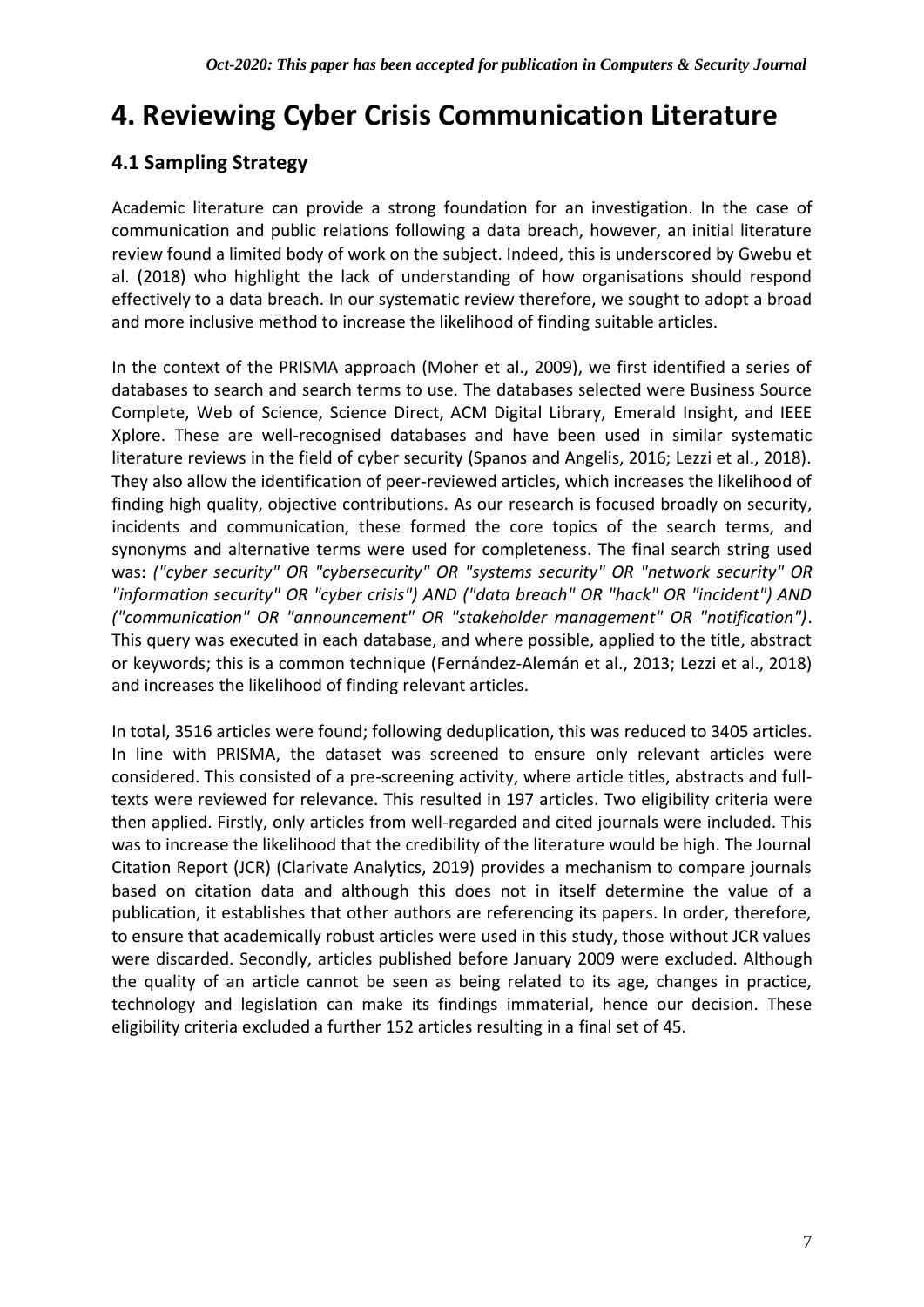

Figure 2 – PRISMA flow diagram

In Figure 2, the sampling strategy, including totals of articles excluded at each stage are summarised.

### **4.2 Extracting Research Themes**

The articles identified were then analysed using the thematic analysis approach outlined by Braun and Clarke (2006). The process of familiarisation and code generation was performed against the articles with the resulting codes grouped into an initial set of categories. Although the research aim provided the context for the analysis, it was not used to restrict the code generation process. Areas of research that may help inform the debate around effective communication following a data breach are potentially multidisciplinary, therefore any attempt to restrict coding at an early stage could overlook noteworthy insights. The code generation approach consequently resulted in a broad range of categories representing several domains. These were subsequently reviewed to identify themes. To explore these further, cognitive mapping was used as it allows data to be visualised and commonalities and patterns more clearly identified (Miles et al., 2014).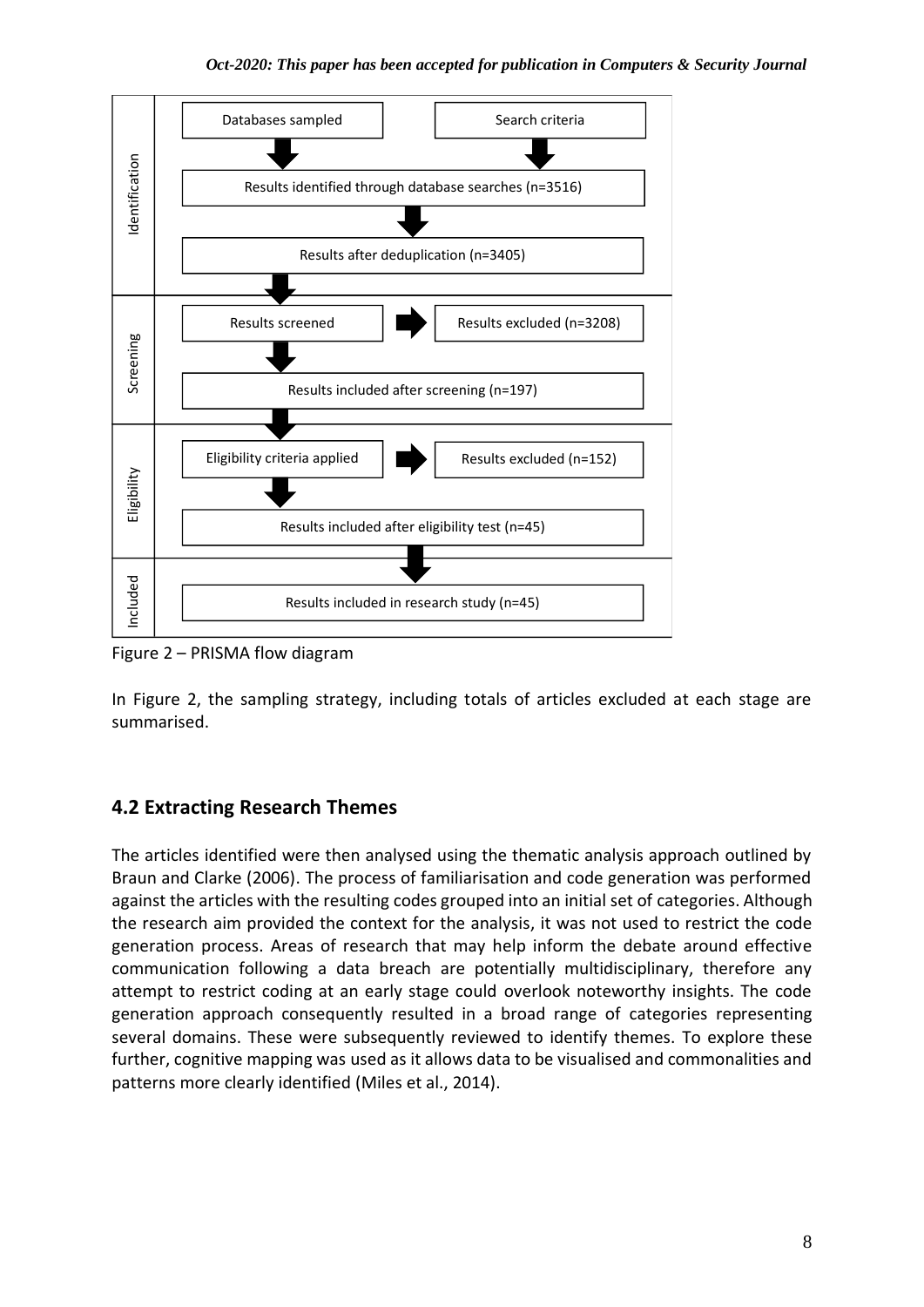### **4.3 Analysis of Key Findings from Cyber Crisis Communication Literature**

A sample of the themes identified is presented in Table 1, along with the number of articles and codes related to each theme. This provides a useful indicator of how many times codes connected with each theme were identified and the breadth of articles they were found in.

| Theme                                  | <b>Articles (Codes)</b> |
|----------------------------------------|-------------------------|
| Stock market reaction                  | 15 (54)                 |
| Legal Requirement to Notify            | 11 (47)                 |
| Message Framing                        | 12 (50)                 |
| Not Disclosing                         | 11 (17)                 |
| <b>Protecting Reputation</b>           | 11 (36)                 |
| <b>Negative Emotions</b>               | 6(24)                   |
| Word of Mouth                          | 3 (7)                   |
| Complexities with Outsourced Functions | 1 (6)                   |

Table 1 – Sample of themes derived from the review

Below we discuss a selection of the most pertinent of these themes for our research, followed by a more general reflection on other relevant themes.

### *4.3.1 Stock Market Reaction*

A significant number of articles focused on the stock market impact of data breaches. Most, but not all articles reported an initial drop in share price following a data breach. The temporary nature of this drop was seen by some researchers as the result of the "knee jerk" reaction of ill-informed investors, rather than a product of the organisation's effective or poor communications approach (Wang et al., 2013). Other factors such as the size of the data breach, the company's industry segment (Hinz et al., 2015) and the nature of its products (Jeong et al., 2018) were also highlighted. One article, however, argued that stock market reaction was greater for organisations that already had poor reputations. It further asserted that their use of communications strategies to demonstrate that the organisation is committed to stakeholders and to addressing the problem can reduce the impact on its share price (Gwebu et al., 2018). Whilst this is only a single article, it does suggest that 'image renewal' strategies such as these may be effective and beneficial to companies, particularly those already perceived as tainted by the public.

### *4.3.2 Legal Requirement to Notify*

The regulatory environment associated with data breaches was discussed by several researchers. In particular, the requirement to notify data protection authorities and impacted data subjects were assessed. The General Data Protection Regulation (GDPR), for instance, stipulates communication should be used to mitigate the risk of harm to individuals but that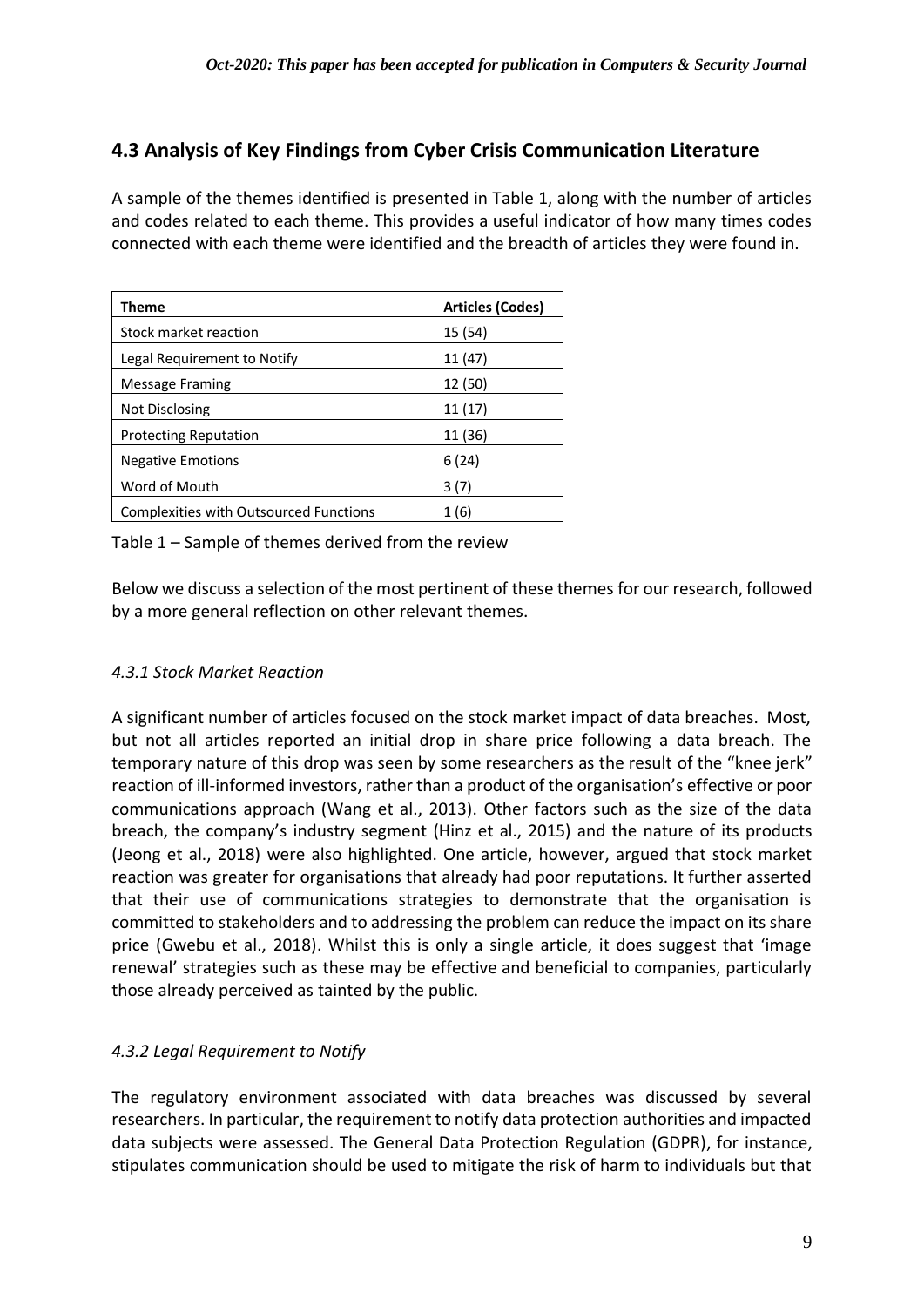this should be balanced against ensuring the cost of this to the organisation is not too overwhelming (de Hert and Papakonstantinou, 2016). Other studies highlighted that adequate encryption of the data lost may be sufficient, thus suggesting that communication to data subjects is not always required (Nieuwesteeg and Faure, 2018). Also of interest were studies that considered other jurisdictions, most notably Australia and the United States (Burdon et al., 2010; Rosati et al., 2017). These, combined with other articles that draw attention to legislation for specific industry segments such as telecommunications, suggest that whilst GDPR provides a legal basis for disclosure of a data breach to the public, other legislation may apply, particularly where people in other countries are impacted. This multijurisdictional complexity regarding disclosure rules should therefore be considered as part of an effective communications approach.

### *4.3.3 Message Framing*

Of particular interest are the insights provided on the framing of communications following a data breach. Messaging framing can be seen as a method for distilling complex ideas into clear, compelling and digestible dialogue (de Bruijn and Janssen, 2017). This can be used following a breach to ensure stakeholders are informed appropriately. Whilst the use of such framing strategies is central to the SCCT approach (Syed, 2018), other techniques such as Error Management (Zhang et al., 2019) and Extended Parallel Processing Model (EPPM) (Oh et al., 2018) were also identified as potential framing strategies. These alternatives, therefore, may need to be reviewed alongside SCCT as organisations decide what is a suitable approach to communication.

### *4.3.4 Other Themes*

The emotional impact of the data breach on those affected was discussed by multiple researchers (Chen and Jai, 2018; Zhang et al., 2019; Syed, 2018; Janakiraman et al., 2018). The vulnerability felt by individuals impacted by a breach was highlighted (Janakiraman et al., 2018), as were the different negative emotions directed at organisations dependent on the crisis stage and where the perceived blame was attributed (Syed, 2018). A link was also determined between the resulting negative emotions and 'negative word of mouth' which could in turn damage the organisation's reputation. It can, therefore, be seen as crucial that an effective communications strategy recognise and attempt to alleviate the negative feelings of those affected.

Another point that warrants discussion is the complexities associated with outsourced functions. This was investigated by Modi et al. (2015) who highlight the difficulties in coordinating responses and the potential negative public reaction due to customers often being unaware of the third parties involved in their transactions. This can often lead to strained relations with suppliers and to a greater impact on the company's share price. This view is complemented by Porcedda (2018) who describes the care that should be taken by organisations processing sensitive data, such as hospitals when dealing with breaches involving cloud-service providers. Although not seen as a complete solution, the use of contracts to establish responsibilities was put forward as beneficial. This may have a significant bearing on data breach communications and could, therefore, be considered as part of an effective approach.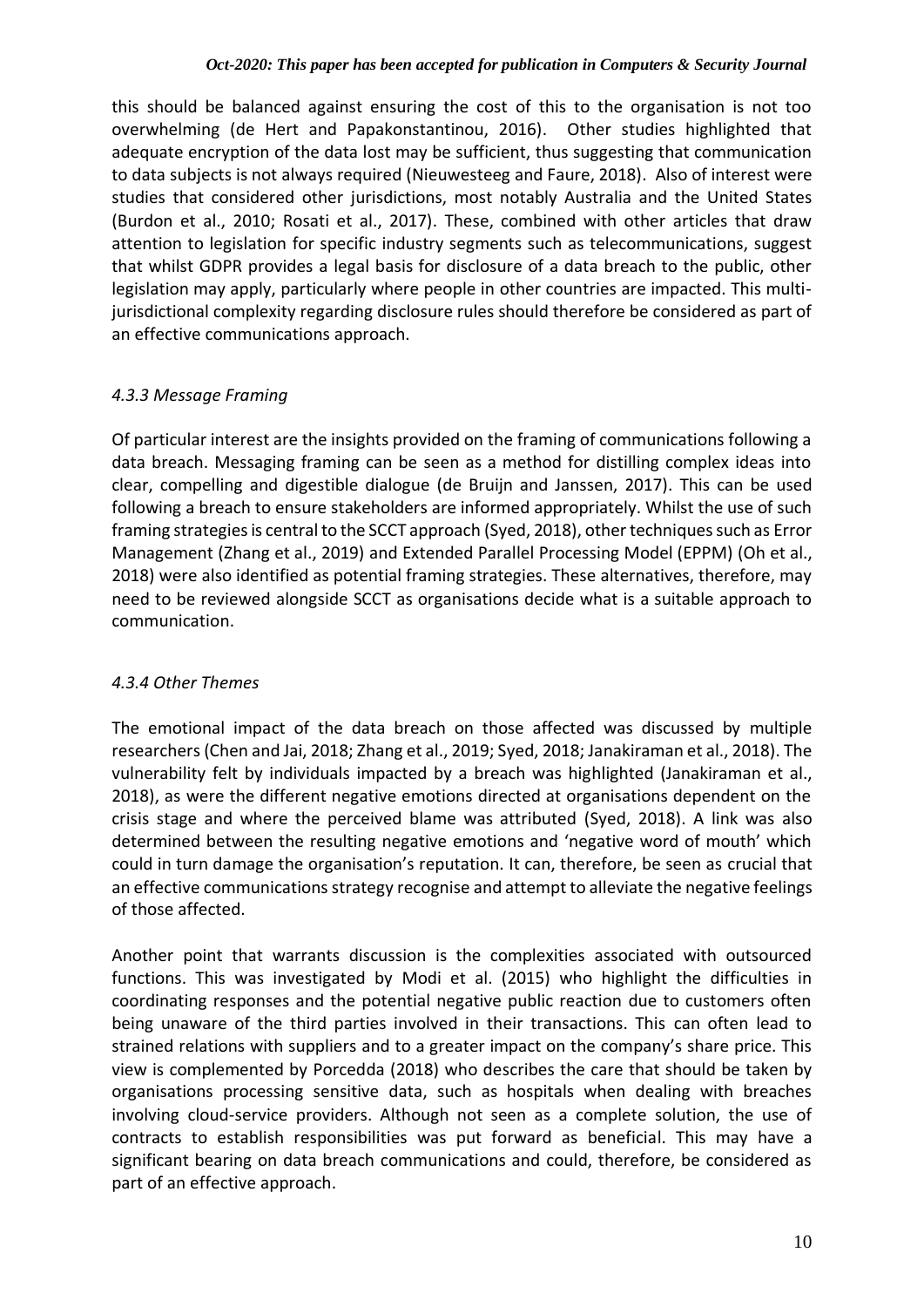### **5. Analysing Real-world Data Breach Communications**

### **5.1 Sampling Strategy**

As introduced in Section 3, NCSC threat reports were identified as an appropriate source of both notable data breaches within UK companies, and for the definition of relevant cyber security commentators. Our sampling strategy therefore began by collecting the incidents identified by these reports; this resulted in a listing of 128 potential cases from threat reports between 23 September 2016 and 3 May 2019 inclusive. Cases were then screened to establish whether they were associated with data breaches and were UK-centric. We interpreted UKcentric to mean that the organisation could be considered as a UK company or that UK individuals were primarily impacted by the breach. Therefore, organisations such as British Airways (BA), which is regarded as the 'British Flag Carrier', would be included even though they are ultimately owned by Spain's IAG Group. Table 2 lists the data breaches defined.

| Organisation               | Month<br><b>Breach</b><br>Reported |  |  |
|----------------------------|------------------------------------|--|--|
|                            |                                    |  |  |
| Deliveroo                  | January 2019                       |  |  |
| B&Q                        | January 2019                       |  |  |
| British Airways (BA)       | September 2018                     |  |  |
| Superdrug                  | August 2018                        |  |  |
| <b>Butlins</b>             | August 2018                        |  |  |
| Dixons Carphone            | June 2018                          |  |  |
| Clarksons                  | November 2017                      |  |  |
| PageUp (Whitbread)         | June 2018                          |  |  |
| Ticketmaster               | June 2018                          |  |  |
| Great Western Rail         | April 2018                         |  |  |
| Sodexo                     | February 2018                      |  |  |
| National Lottery - Camelot | <b>March 2018</b>                  |  |  |
| Deloitte                   | September 2017                     |  |  |
| <b>Hotpoint UK</b>         | April 2017                         |  |  |

To identify suitable commentators, a similar approach to the method for selecting cases was used. This involved reviewing the threat reports sampled for references that represent potential third-party sources. These could be explicit, such as "*Security researcher Chris Vickery has reported…*" (NCSC, 2017), or a reference via a hyperlink. Through this review, we identified 229 references to third parties. Each of these was then reviewed and categorised according to whether it was commentary from a security specialist, a report from a government body, news agency or security company, or a self-report from the organisation breached. Where possible commentators were identified, an assessment of their website and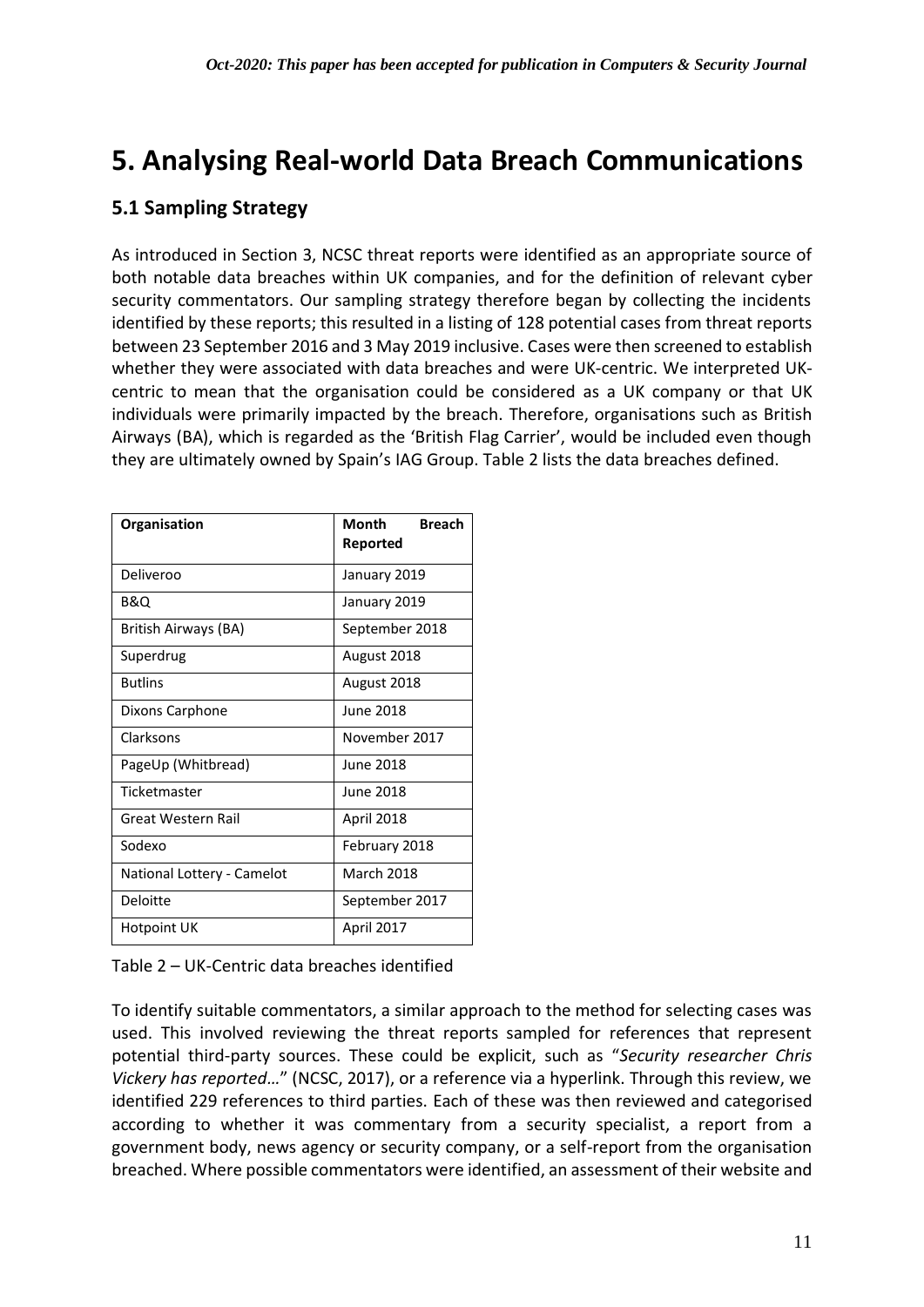other online reports was conducted to establish whether they could be considered as appropriate; for instance, if they previously covered security issues, possess a reputation in the security field, etc. The commentators selected were: Schneier on Security, Brian Krebs, Troy Hunt, Chris Vickery, Oliver Hough, Gabor Szathmari, We Live Security, Cyberscoop and Ars Technica. Having determined both the case studies and the commentators, a search of each of the commentator's websites was performed. This allowed us to gather any relevant incident analysis or discussion on each case from all of these sources.

### **5.2 Analysis of Key Findings from Commentator Reviews**

The analysis of commentator data was conducted using the same process as outlined in Section 3.2, and led to several important themes being defined. We present a sample of the themes in Table 3, along with the number of commentaries and codes related to each theme.

| Theme                             | <b>Commentaries (Codes)</b> |
|-----------------------------------|-----------------------------|
| <b>Credibility of Statement</b>   | 12 (22)                     |
| Downplaying                       | 6(8)                        |
| Media Spin                        | 6 (9)                       |
| Not Disclosing or Delaying        | 4 (9)                       |
| Focus on the Customer             | 6 (6)                       |
| Previous Breaches in Same Company | 3(3)                        |
| Admission of responsibility       |                             |

Table 3 – Sample of themes derived from commentator reviews

In what follows, we briefly explore some of the most relevant themes to our research.

### *5.2.1 Credibility of Statement*

The credibility of statements made by organisations suffering a data breach was questioned by commentators. Hunt, for instance, repeatedly stated "*I find this a little bit hard to believe*" when discussing the statement made by the UK National Lottery recommending their 10.5 million users reset their user IDs and passwords following reported suspicious activity on 150 accounts (Hunt, 2018b). BA's account of their own data breach timeline was also questioned by researchers who were able to analyse the certificate used by hackers to mimic its website (O'Donnell, 2018b). Finally, the actions of Ticketmaster in attempting to blame a third-party supplier resulted in a strong public response from them (Shoorbajee, 2018b). In that case, after being accused of providing insecure software, the third-party publicly responded by arguing that Ticketmaster had failed to notify them that Ticketmaster were deploying it to their payments page; and that, if they had known, they would have advised it was insecure. They also added that Ticketmaster was the only customer impacted. Validating statements to ensure they make sense and are backed up in fact, can, therefore, be seen as an important element of effective data-breach communication. It can also be argued that blaming partners may incite public disagreements which may be considered an ill-advised crisis strategy.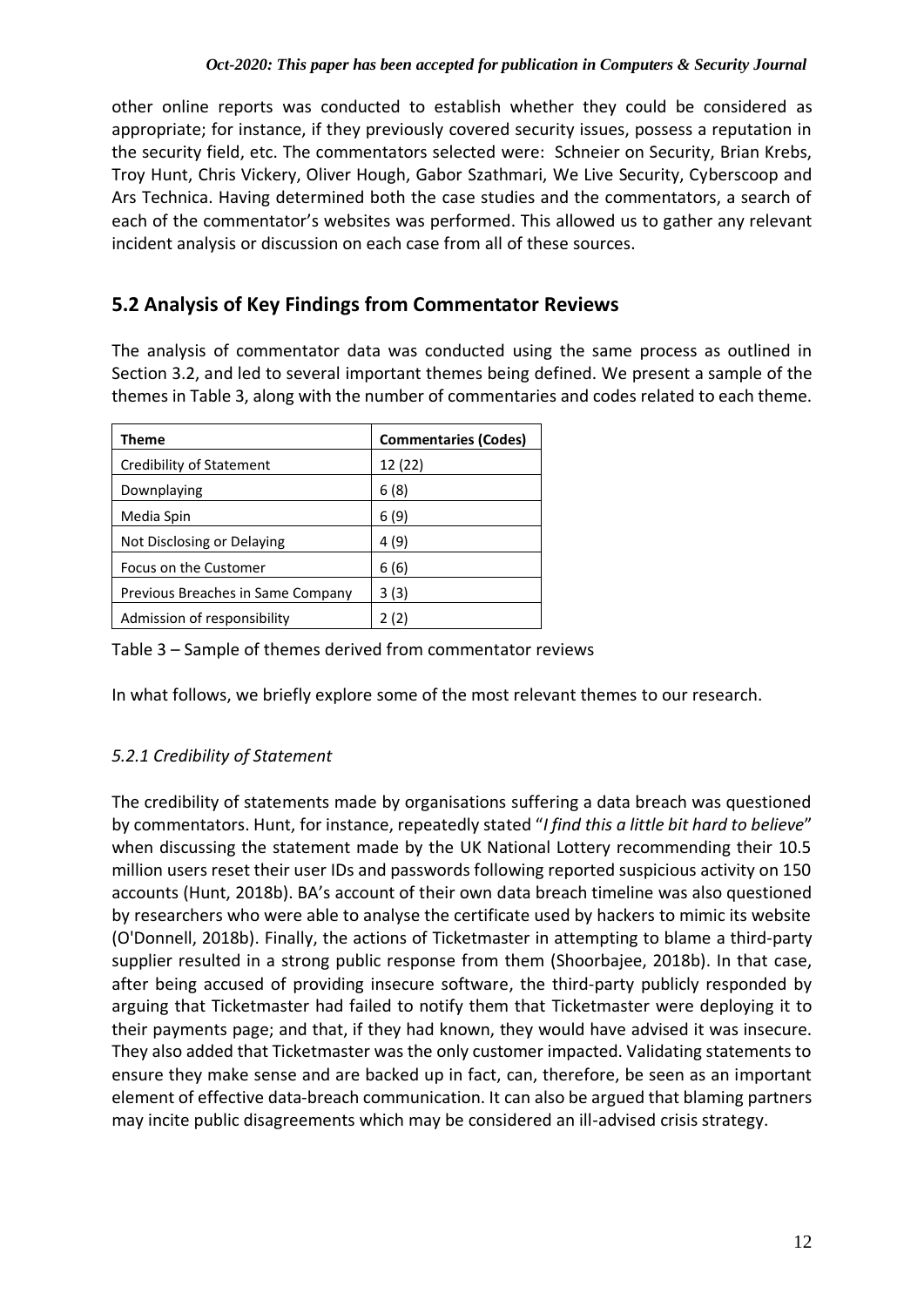#### *5.2.2 Not Disclosing or Delaying*

The timing of communication relative to the data breach and whether the organisation chooses to inform the public may also impact credibility. In the cases of Dixons Carphone and BA, questions were raised over whether the public was informed in a timely manner. Deloitte, however, appeared only to find out they had been breached months after the event. Reports by Cyberscoop (Bing, 2017) also suggest that the story was first made public by The Guardian news outlet rather than the company itself. This reluctance to admit they had been compromised is understandable given Deloitte provides cyber security services to many major organisations (Krebs, 2017). That being said, the delay may have prompted the whistleblower that informed The Guardian to act, resulting in negative publicity for the firm.

From the case of Deloitte, it may be argued that organisations should aim to communicate soon after they discover the data breach. This would however suggest that even if only partial information is available, the firm may have to estimate the number of impacted parties. This seems to have been the case for BA who had to revise their numbers upwards from 380,000 (Foltyn, 2018a) to 429,000 (Seals, 2018a). This topic highlights the dynamic between the need to communicate quickly and the time required to understand the situation and provide accurate information. It is thus important that the timing of external communication is considered as part of any effective guidance.

#### *5.2.3 Focus on the Customer*

Commentators also discussed the steps firms were taking to protect those impacted by the breach. For instance, a Threatpost commentator summarised the steps BA was taking to ensure customers were not out of pocket (Foltyn, 2018a). This type of approach involving communicating compensation facilities to customers if they are subject to fraud was, however, criticised by another commentator for 'causing complacency' (Anscombe, 2019). He describes his own experience where his credit card was used for money laundering because, he implies, his details had been stolen months earlier as part of the BA breach. Having been subject to this type of crime, his view was that organisations need to communicate more about what they are doing to pursue the criminals. This theme of 'facing up to the bad guys' was reinforced by another commentator's praise for Clarkson's response to its breach by informing the police and accelerating its implementation of additional security measures (Cluley, 2017). Consequently, it may be concluded that such offers of compensation and protection should be outlined in communications along with a determination to support law enforcement in order to track down the perpetrators.

#### *5.2.4 Other Themes*

Downplaying was a tactic used by a number of companies in an attempt to reduce the perceived significance of the attack. Deloitte, in particular, was reported as trying to 'downplay' their data breach by both Krebs (2017) and Schneier (2017). BA, meanwhile, highlighted that there was no evidence of fraud (Shoorbajee, 2018a), whilst Dixons Carphone stated that the data did not include PIN or CVV information (Foltyn, 2018b). Whilst this may be a statement of fact at that time, this position is undermined by the personal stories of loss after the event, such as that by Anscombe as discussed previously, and by Hunt (2018a),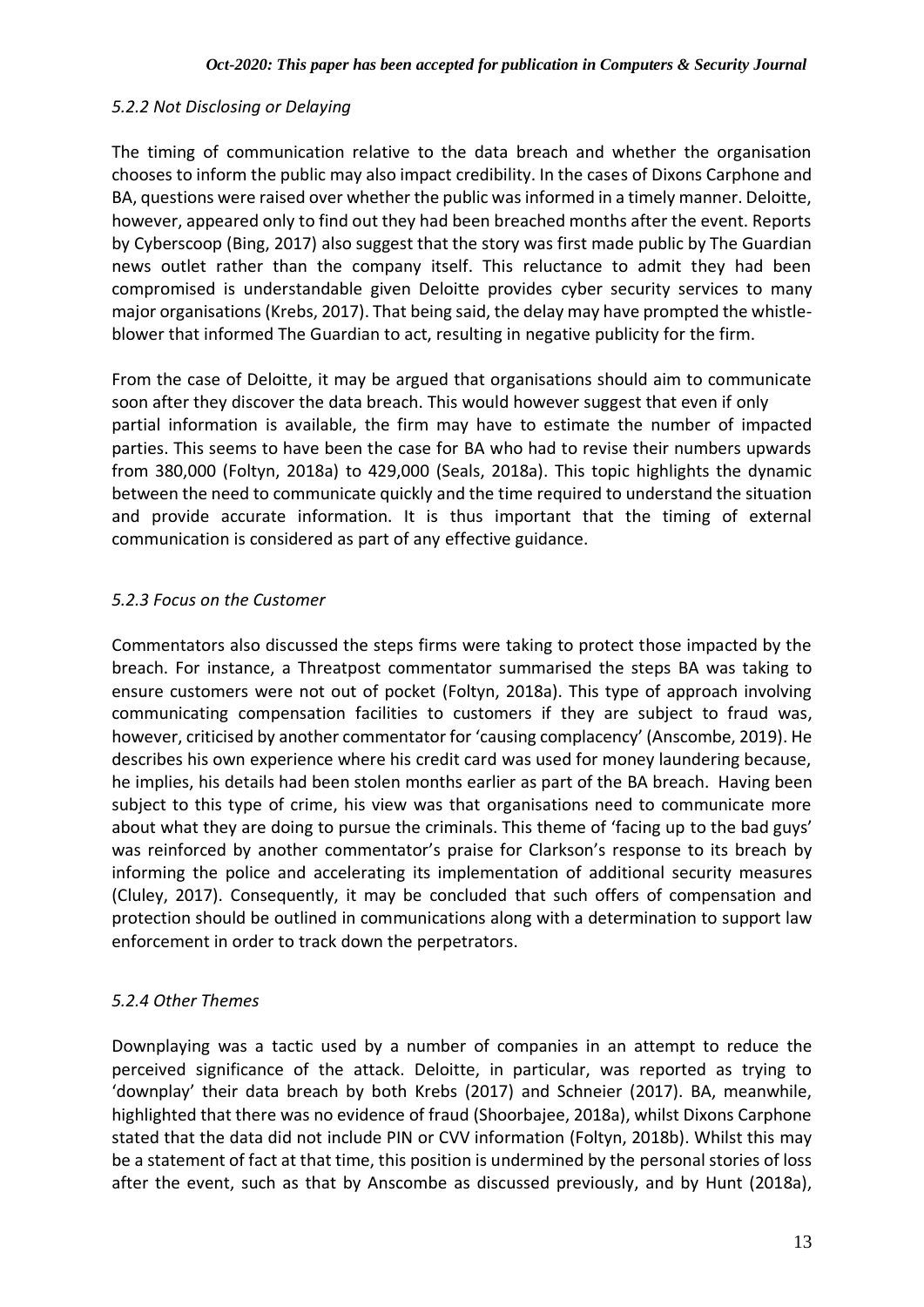whose Have I Been Pwned site (https://haveibeenpwned.com) demonstrates that stolen data is available to be used long after the breach itself. As this is likely to be recognised by media and the general public alike, such an approach may be counter-productive.

Many of the organisations studied apologised for the data breach. Clarkson's CEO "sincerely apologise[d] for any concern" due to the incident (Cluley, 2017) and the CEO of Dixons Carphone admitted the company had 'fallen short' (O'Donnell, 2018a). Admission of responsibility and work to address security weaknesses was seen as key to restoring consumer trust by a report cited by Threatpost (Seals, 2018b). This suggests that this type of response, whilst uncomfortable for organisations, may have some merit in the long term.

Multiple commentators reflected on previous breaches that the impacted companies, notably BA (Foltyn, 2018a) and Dixons Carphone (Foltyn, 2018b), had suffered; this was possibly trying to imply they had not learnt lessons from prior incidents. This was particularly salient in cases where current post-breach communications had claimed to be sorry for the new breach and leak of customer data. From an effective communications perspective, a noteworthy point is that organisations need to be careful in how messages are crafted especially in situations where they have been subject to incidents in the past. Next, we use the findings of this analysis of commentaries and the systematic review to develop the framework.

### **6. Developing a Framework for Effective Corporate Communications**

From the analyses in Sections 4 and 5, several key points have emerged which can be related to effective and poor corporate communication following a data breach. These are further evaluated and compared in this section in order to understand whether there is a consistency between the guidance derived from these sources. Using these findings, a framework is proposed that seeks to provide support to organisations on how they can provide effective external communication following a malicious data breach.

### **6.1 Analysis and Comparison of Findings**

In order to assess the findings thus far, a cognitive mapping method was used (Miles et al., 2014). This provided a clear representation of the abstracted data from the two prior analyses, allowing the visual examination of results. Several themes identified were considered particularly relevant to our research aim, and were further enhanced to develop our framework. Below, we present a selection of the some of these to provide insights into how our framework was built.

### *6.1.1 Blame and Situational Crisis Communication Theory (SCCT)*

SCCT provides a framework of categories of crises which allows organisations to select a communication response strategy appropriate to a given scenario (Coombs and Holladay, 2002). In terms of data breaches, an experiment by Chen and Jai (2018) determined a partial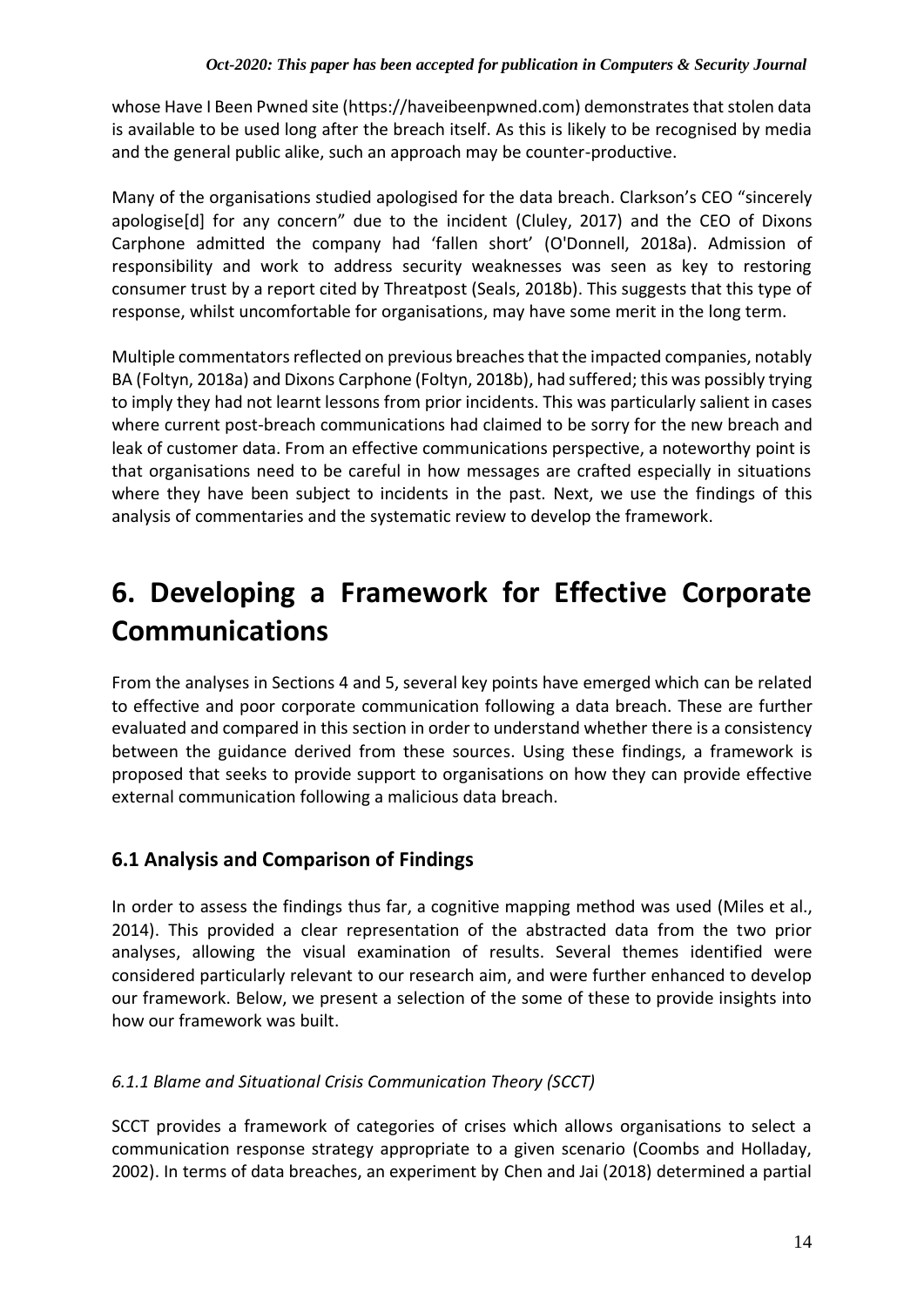correlation between reduced trust and organisational responsibility for a breach. This is supplemented by Syed (2018) who posits that perceived accountability for the loss of personal information can lead to negative emotions potentially resulting in deprecatory social media posts from impacted individuals. Both pieces of research, however, show variability in participant responses, with Syed identifying changes in emotional response depending on the crisis stage. It is also important to recognise the role that the media has in framing public perception. Chen and Jai (2018) for instance, argued that by receiving a data breach message via the media, individuals are more likely to consider the enterprise culpable. This may be seen as significant, given the confidence people can have in these sources (Kulikova et al., 2012).

When applied to data breaches, the approach advocated by SCCT of establishing responsibility may lead organisations to look at the perpetrators or other parties as culpable and see themselves as victims. This appears to be the case in the TalkTalk example where the CEO highlighted that she had been a victim herself (BBC, 2015a). Though within this study, this technique was only used by Ticketmaster who attempted to blame a supplier, this hypothesis is supported by other research which has established this as a method used by businesses (Wang and Johnson, 2018; Wang and Park, 2017). It can, therefore, be concluded that it is still utilised for such incidents.

The results of apportioning blame can be seen from the commentary associated with the Ticketmaster breach, where a conflicting and seemingly plausible account was given by the supplier (Shoorbajee, 2018b). Such public disagreements can only be detrimental to a business' attempt to protect its reputation. From the commentator analysis, the use of apologies and actions to mitigate the risk of harm to the data subject have been the subject of praise. This suggests that organisations that take responsibility and are seen to be proactively trying to address the problem are perceived in a positive light. This is supported by some of the research found in the systematic literature review (Janakiraman et al., 2018; Soomro et al., 2019). In particular, Wei et al. (2017) found that error management techniques could be used following a data breach to improve customer perceptions and this appears to be corroborated by further studies (Zhang et al., 2019; Berezina et al., 2012).

Although the value of taking responsibility appears clear, a number of themes were identified in both data sets with regards to the risk of litigation. This is brought into context by the in excess of 240 lawsuits raised against Equifax following their data breach in 2017 (Berkman et al., 2018). Dependent on the jurisdiction, these actions can result in a significant cost to an organisation in terms of damages and legal fees. This has, however, to be balanced against the onerous sanctions that can be applied against businesses should authorities find they have not followed their obligations to inform impacted data subjects (ICO, 2019a). It is also important to recognise that class actions do not necessarily fall on the side of the plaintiff, with the burden of proof in some regions, notably the USA, requiring evidence of actual harm as a result of the breach. This can be difficult to ascertain, given the amount of personal data freely available due to other data breaches. It can thus be argued, that the risk of litigation is now outweighed by the positive effects of organisations taking responsibility for the crisis and the reduced risk of fines from relevant Data Protection Authorities (DPAs).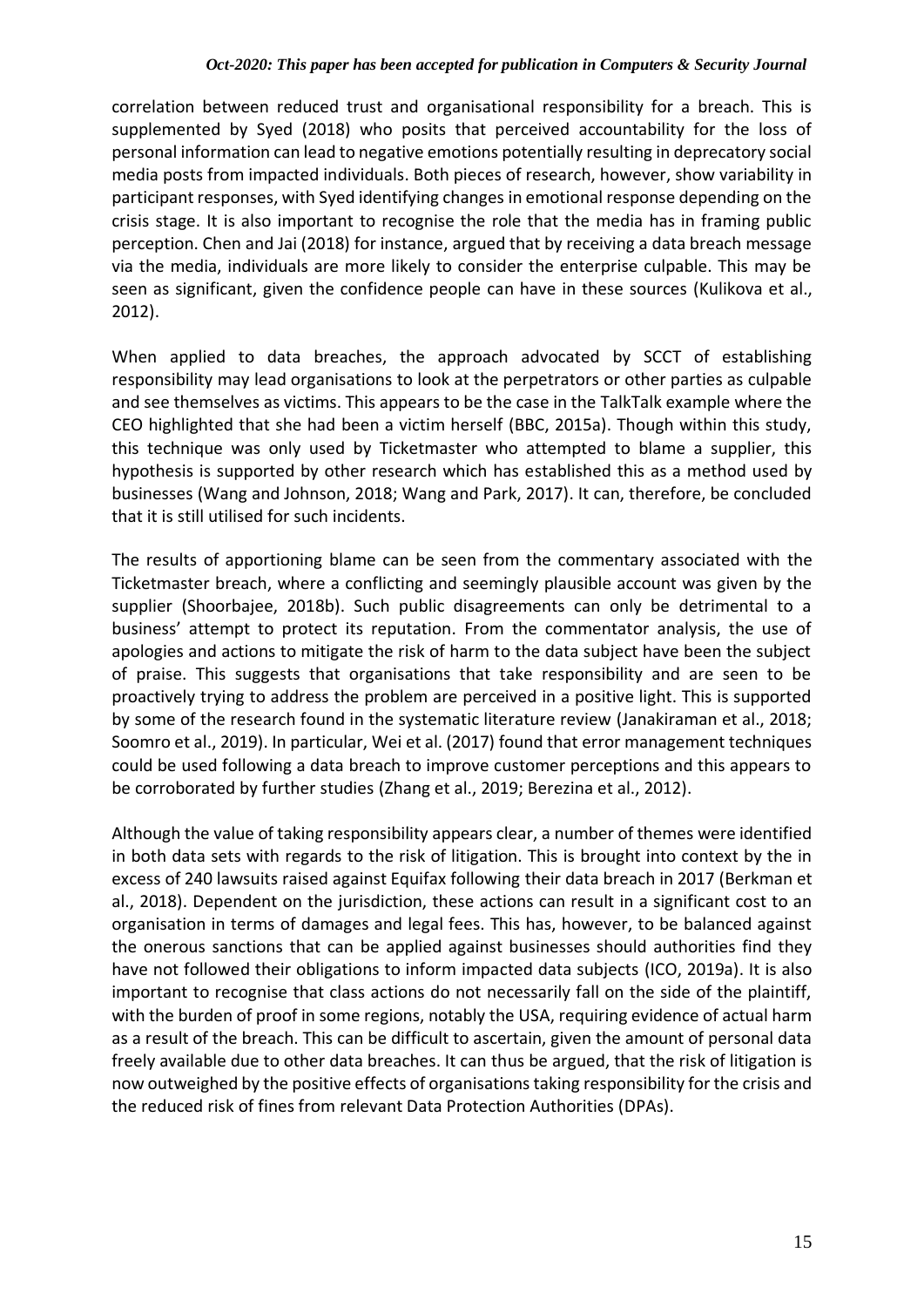#### *6.1.2 Security Basics*

The protection of data subjects by organisations has been seen as an important consideration following a breach. The commentary from Hunt around the intentions of the US Federal Trade Commission (FTC) with regards culpability for credential stuffing attacks, however, suggests that companies should be mindful of key security controls in their data breach crisis planning (Hunt, 2018c). This is reinforced by the disclosure rules, which show that within some jurisdictions the use of up-to-date encryption can mitigate the risk of harm sufficiently so that firms do not need to notify impacted individuals. Without such mechanisms in place, corporations may be subject to criticism, particularly if they have not learnt lessons from similar previous attacks (Syed, 2018; Hawkins, 2015). Our analysis in Section 5 determined that the media is very likely to emphasize previous failures with a resulting impact on reputations. As part of their crisis communication planning therefore, businesses should ensure the security basics against which they may be held to account are in place.

#### *6.1.3 External Partners*

The public disagreement between Ticketmaster and its supplier, discussed earlier, highlights the multifaceted arrangements that are often in place for modern products and services. This can make dealing with the aftermath of a data breach more complex and in particular, requires communication to be coordinated between parties. This can be difficult given the potential for strained relationships. Where practicable, it is therefore advisable to ensure contracts with service partners include provisions for data breaches and that they are involved with data breach crisis planning.

#### *6.1.4 Borderless Nature of the Internet*

An article identified as part of the commentator analysis claimed that BA was faced with a potential \$650 million class-action lawsuit (O'Donnell, 2018b). Although not explicitly stated, this suggests that customers from the USA were impacted. This reinforces the earlier point the internet is borderless and the data subjects impacted by a breach may reside in or be protected by the laws of multiple jurisdictions. This can have a number of implications for post-data breach crisis communications, in particular, whether data subjects need to be notified and the timing of such disclosure. Given the complexity of jurisdictions within some regions, it is therefore important that organisations understand in advance their legal obligations in the countries in which they trade.

### **6.2 Development of the Framework**

From a detailed analysis and comparison of the key points pertaining to effective communication, we developed a framework aimed at supporting organisations in their approach towards external communication after a data breach. The process of cognitive mapping allowed related themes to be grouped together providing further abstractions. For instance, multiple themes from the systematic review were found to be associated with possible 'organisation aims', and therefore were grouped. Through a review of the associated codes and source literature, these were found to be possible organisational aims post-breach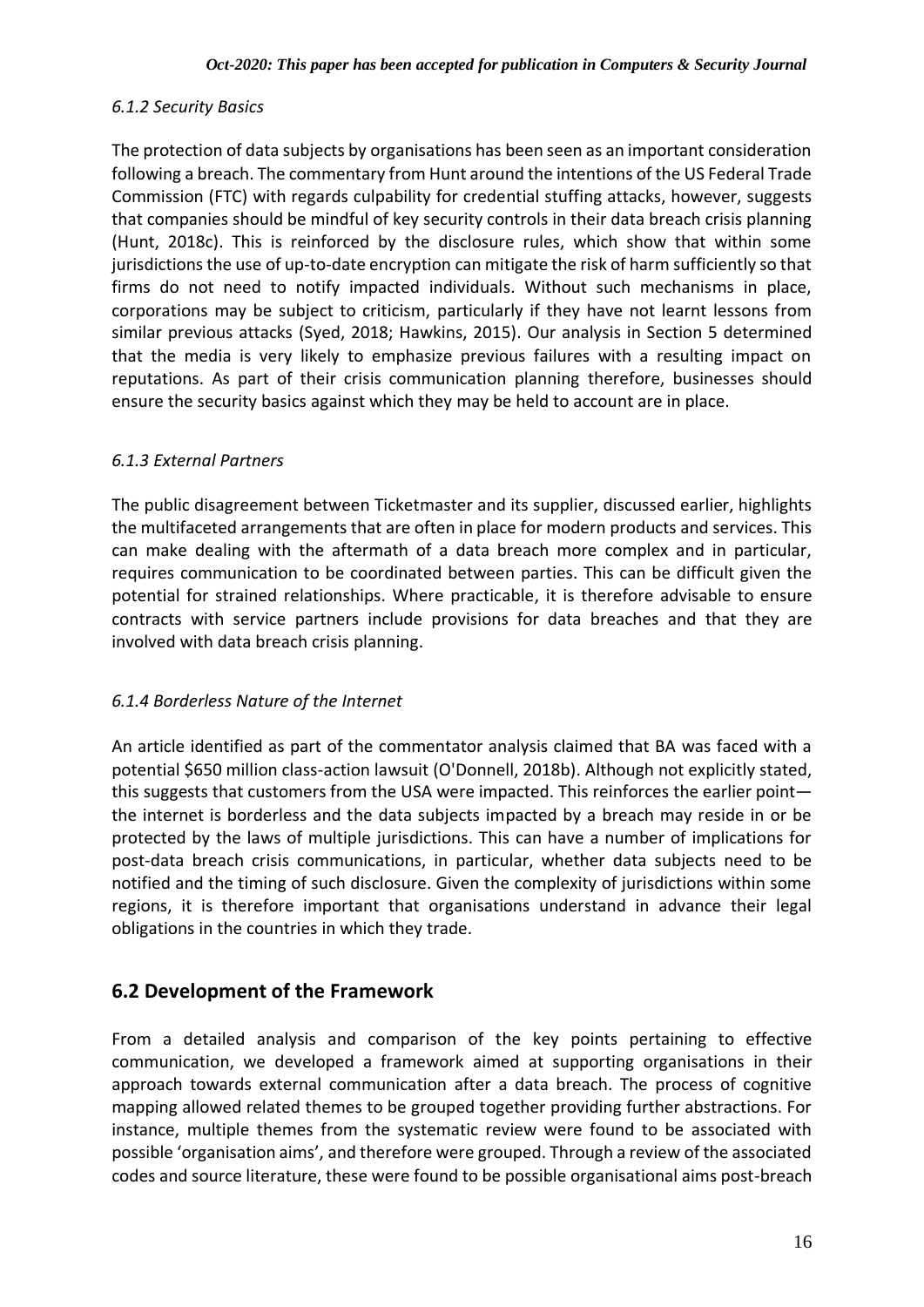and, because this was supported by evidence from the case studies, they were included in the framework under the title 'Establish aims post breach'.

In cases where contradictory effective communications guidance was evident, an assessment was made of the weight of the opposing viewpoints in terms of the supporting academic articles, whether the theme was present in both results and, if necessary, against further scholarly or industry sources. The guidance of 'accept responsibility' (after a breach) is such an example. The concept of organisational responsibility for personal data was found in themes within both result sets. Whilst some contradictory data was found in the 'risk of being sued' theme, this was negated by codes in the same theme suggesting that the risk of litigation is reduced if data breaches are disclosed early and that there was a burden of proof for plaintiffs. This weight of evidence meant this theme was included in the framework within a section titled, "Frame the Message". We adopted similar techniques to construct the broader framework.

We present the framework that resulted from our analysis in Figures 3, 4 and 5; three figures were initially used for ease of presentation. The framework is split into two main areas, and each has several best practice guidance points as well as aspects that organisations need to consider. Here, we remind readers that this is an initial version of the framework which will be assessed and refined later.



Figure 3 – Framework: Before Cyber Crisis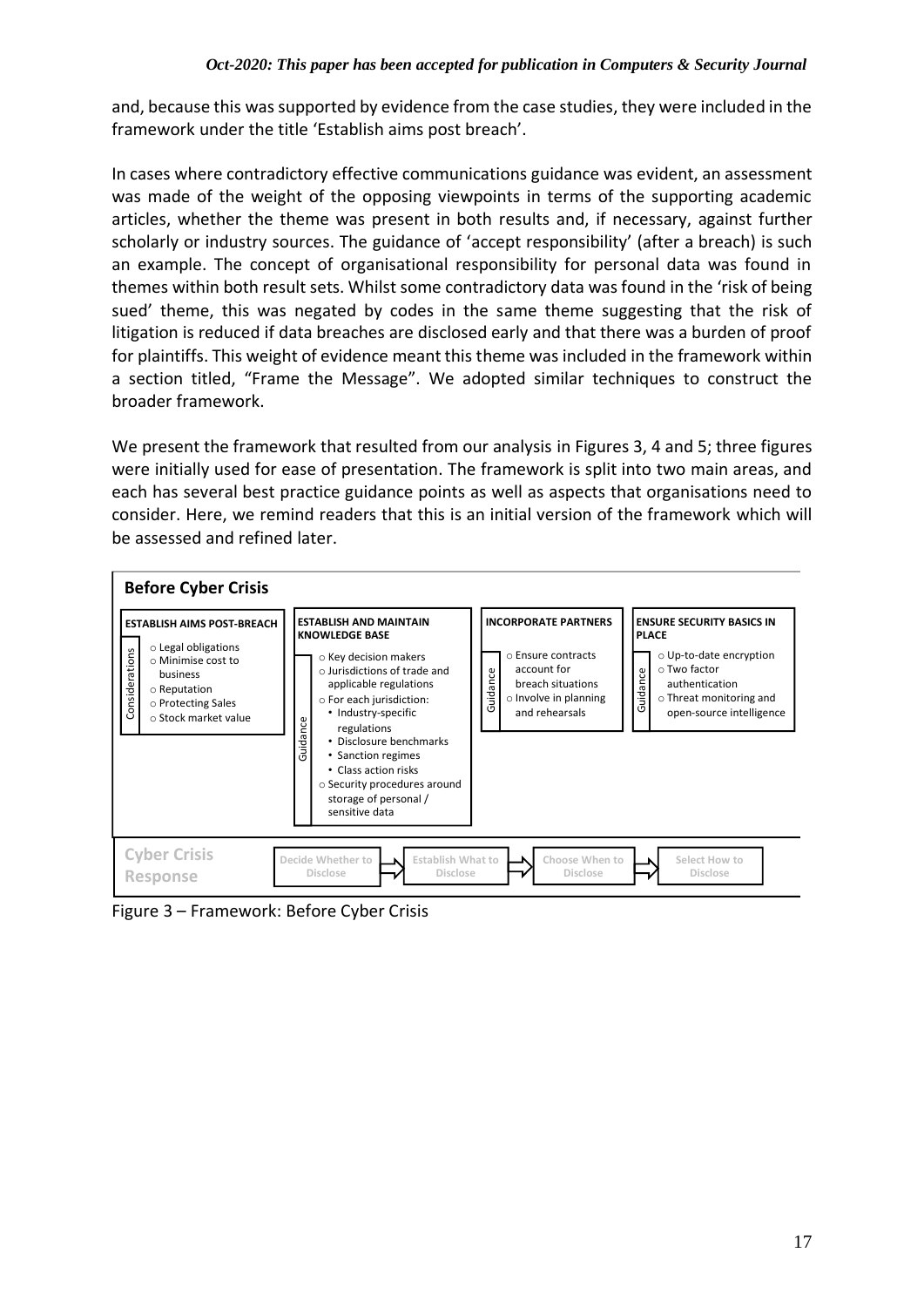

Figure 4 – Framework: Cyber Crisis Response (focusing on decision contexts)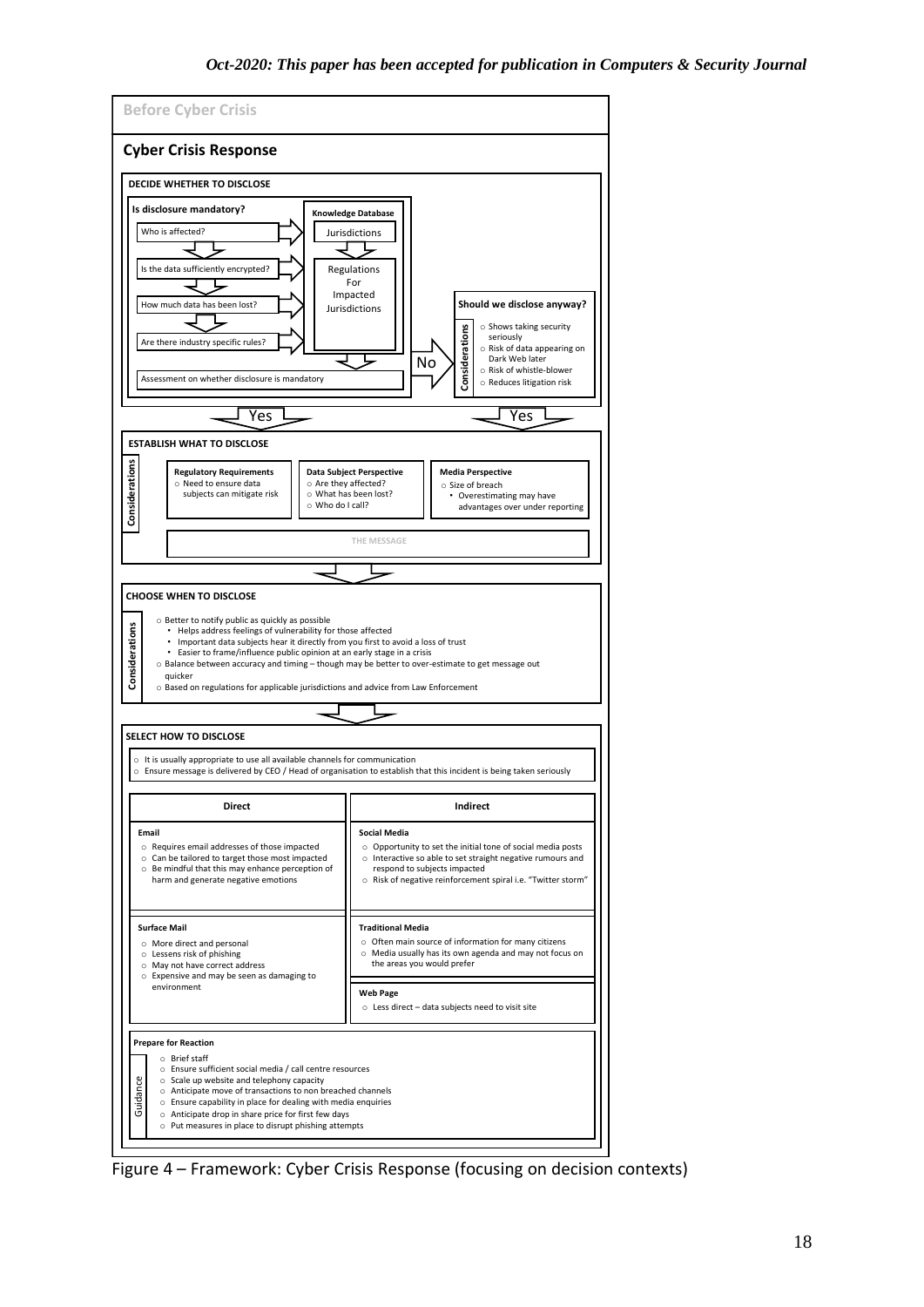

Figure 5 – Framework: Cyber Crisis Response (focusing on how to frame the data breach message)

The first area, Before Cyber Crisis (Figure 3), focuses on planning activities that must be engaged in preparation for the possibility of a data breach. It includes organisations establishing post-breach aims, identifying an updated knowledge base and incorporating business partners in plans. The second area, Cyber Crisis Response (Figures 4 and 5), concentrates on the activities necessary in the case of a data breach crisis event (with the assumption that sensitive or personal data has been breached). A disclosure decision model is outlined which presents a series of steps to assist organisations in deciding whether, what (e.g., framing the communications), when and how to disclose an incident. Together, the various points presented in these figures seek to distil the best practices on effective corporate communication surrounding a data breach.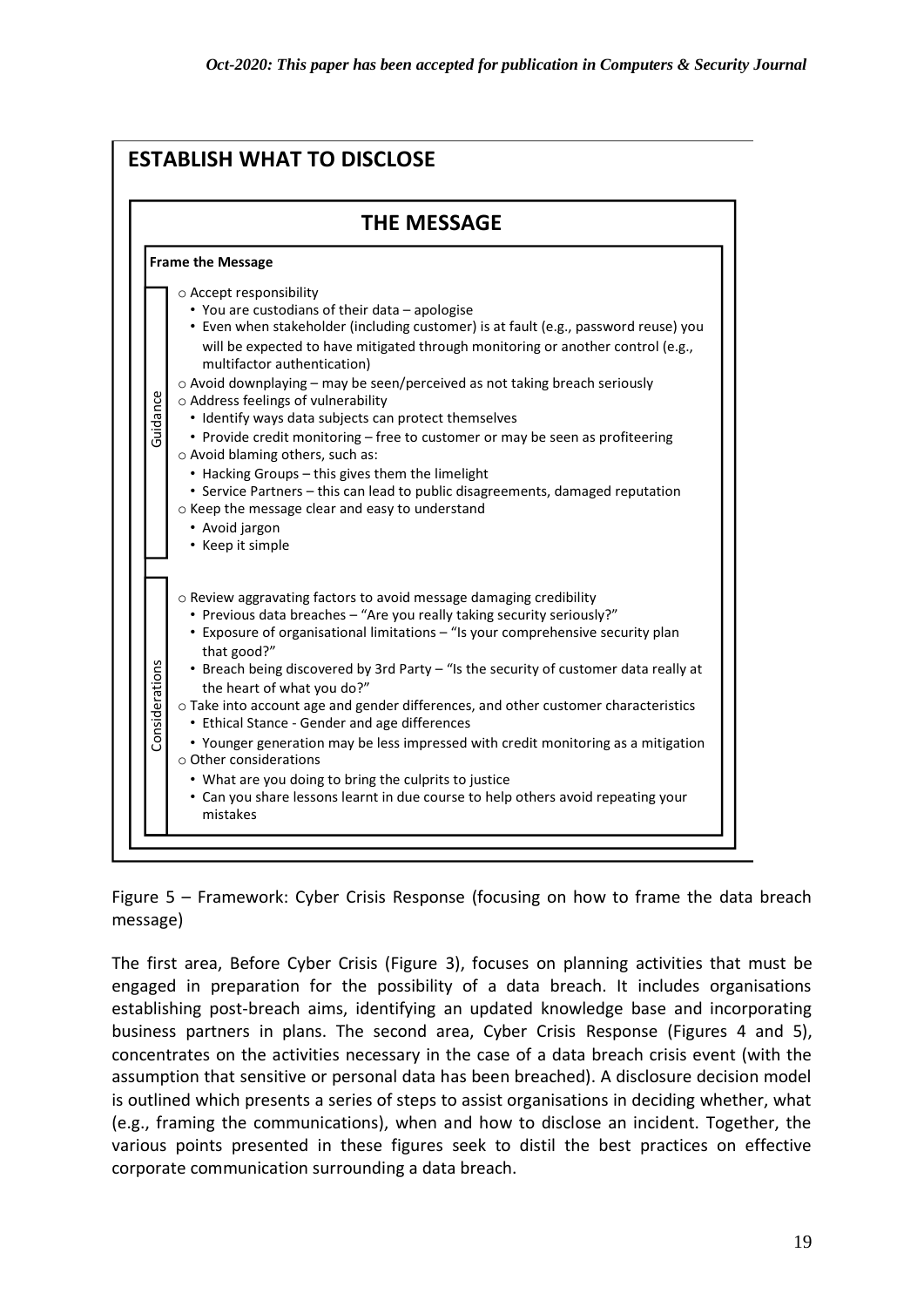Briefly reflecting on the framework, many of its components cover general corporate communications and announcements, such as disclosure means, timelines and message content. These are areas that are likely to also be crucial in incidents where businesses need to communicate or announce an unintentional data breach, i.e., one without a malicious nature. The most significant difference may be in the discussion about blame (see 'frame the message' in Figure 3). With incidents involving an unintentional exposure of data, typically the organisation (via its employees or stakeholders) is indisputably at fault and thus cannot reassign blame away from itself or act as a victim. In such cases therefore, it may be even more crucial to quickly assume responsibility and act. Consequently, while it is not possible to comment definitively on the applicability of the framework in supporting unintentional data breaches given our scope, it may be promising.

### **7. Validating and Refining the Framework**

### **7.1 Participants**

Whilst based on robust methods, the aforementioned framework and findings it embodies are theoretical in nature. In order to evaluate whether it addressed the gap identified in industry practice, we therefore sought to validate it through semi-structured interviews with senior industry professionals, both in the cyber security and public relations and communications fields. Participants were selected using a purposive sampling approach (Etikan et al., 2016) due to the impracticability of obtaining relevant individuals of the necessary seniority and expertise using probability sampling methods. This method can be seen as an effective way to obtain 'hard to reach populations' and has been used in similar studies (Unkelos-Shpigel et al., 2015).

In total, 32 people were approached using various professional networks both online and offline. They represent a broad selection of executives and senior managers across a range of industries. A total of 13 agreed to participate; Table 4 presents their demographics.

| Ref.           | <b>Role</b>                         | Years'            |    | Industry                     | Organisation<br><b>Size</b> |
|----------------|-------------------------------------|-------------------|----|------------------------------|-----------------------------|
|                |                                     | experience        |    |                              | (Turnover)                  |
| P1             | Chief Risk and Compliance           | $30+$<br>in       |    | <b>Financial Services</b>    | >£1B                        |
|                | Officer                             | Security/IT       |    |                              |                             |
| P <sub>2</sub> | <b>Chief Information Officer</b>    | $30+$<br>in       |    | Retail                       | >E1B                        |
|                |                                     | Security/IT       |    |                              |                             |
| P <sub>3</sub> | <b>Information Security Manager</b> | 6+ in Security/IT |    | Logistics                    | >f1B                        |
| P4             | Head of Cyber Security              | $30+$<br>in       |    | Retail                       | >£1B                        |
|                |                                     | Security/IT       |    |                              |                             |
| P <sub>5</sub> | Head of IT Operations and           | $20+$             | in | Manufacturing                | >E1B                        |
|                | Security                            | Security/IT       |    |                              |                             |
| P <sub>6</sub> | Head of Information Security        | $13+$<br>in       |    | <b>Financial Services</b>    | >f1B                        |
|                |                                     | Security/IT       |    |                              |                             |
| P7             | Director                            | $20+$<br>in       |    | <b>Professional Services</b> | $<$ £1M                     |
|                |                                     | Security/IT       |    |                              |                             |
| P8             | Director                            | $30+$<br>in       |    | <b>Professional Services</b> | >f1B                        |
|                |                                     | Security/IT       |    |                              |                             |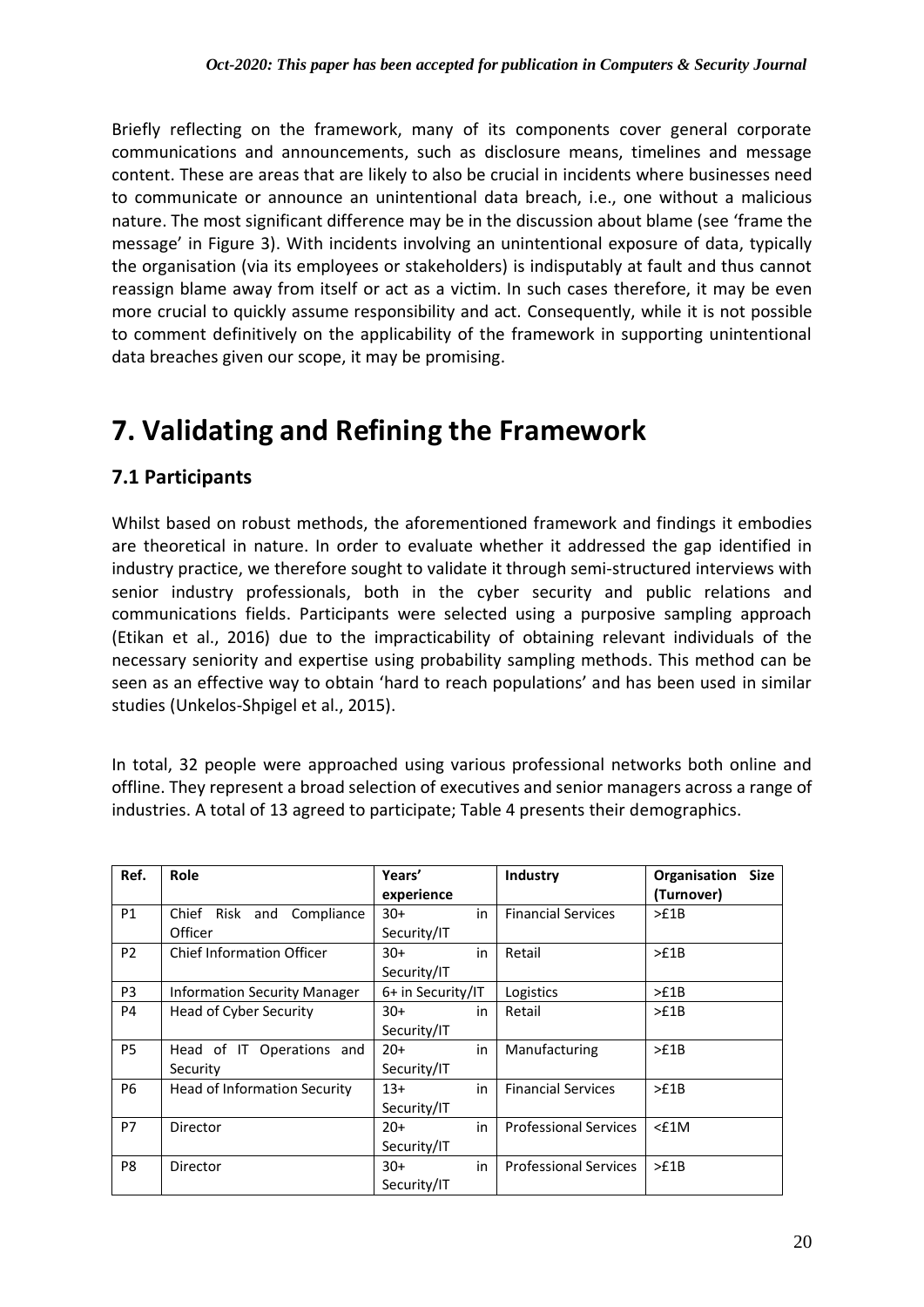#### *Oct-2020: This paper has been accepted for publication in Computers & Security Journal*

| P <sub>9</sub>  | Information<br>Chief<br>Security | $20+$<br>in      | <b>Professional Services</b> | £500M-£1B |
|-----------------|----------------------------------|------------------|------------------------------|-----------|
|                 | Officer                          | Security/IT      |                              |           |
| P <sub>10</sub> | Chief<br>Information<br>Security | in<br>$15+$      | Not for Profit               | >£1B      |
|                 | Officer                          | Security/IT      |                              |           |
| P11             | Director                         | $30+$<br>in      | <b>Professional Services</b> | $<$ £1M   |
|                 |                                  | Security/IT      |                              |           |
| P <sub>12</sub> | Director                         | 30+ in Corporate | <b>Professional Services</b> | $<$ £1M   |
|                 |                                  | Communications   |                              |           |
|                 |                                  | Public           |                              |           |
|                 |                                  | Relations        |                              |           |
| P <sub>13</sub> | <b>Head of Crisis Management</b> | 27+ in Corporate | <b>Professional Services</b> | £500M-£1B |
|                 |                                  | Communications   |                              |           |
|                 |                                  | Public           |                              |           |
|                 |                                  | Relations        |                              |           |

Table 4 – Demographic information of interview participants

To allow for a more meaningful discussion, prior to the interview, each participant received an interview pack detailing the aims of the framework and the framework itself. The questions asked were based on the framework, its potential value and applicability in supporting businesses in corporate communications in the event of a cyber incident. The interviews lasted up to one hour, with each recorded and transcribed, before then being analysed using thematic analysis. This study received ethical approval through our institution's institutional review board (IRB).

### **7.2 Findings and Discussion**

#### *7.2.1 Framework Feedback*

From an analysis of interviewee responses, we found that perceptions were overwhelmingly positive. In particular, interviewees complimented the structure and the comprehensive nature of the framework. For instance, when asked about their reaction to the framework P11 commented:

*"I think it is very well-conceived. Very well structured, and I think should absolutely result in good decisions around communications being made."*

Two participants (P7, P13) independently articulated that the framework crystallised their thinking. This suggests that the framework resonated with these professionals and also that they ascribed to the practices it put forward. In particular, several participants felt the framework would help them improve their cyber crisis response by providing them with a codified structure to facilitate the rollout of crisis communication capability. Other interviewees felt that they did not need to change their approach to crisis communications following a data breach in light of this research, as the findings aligned with their current practice. P4, for instance, stated:

*"We might not have it written down like this or in this type of model. But I think we probably mirror this quite a lot in how we actually practice."*

This is an interesting reaction which, upon follow-up, highlighted a clear endorsement of the framework generally.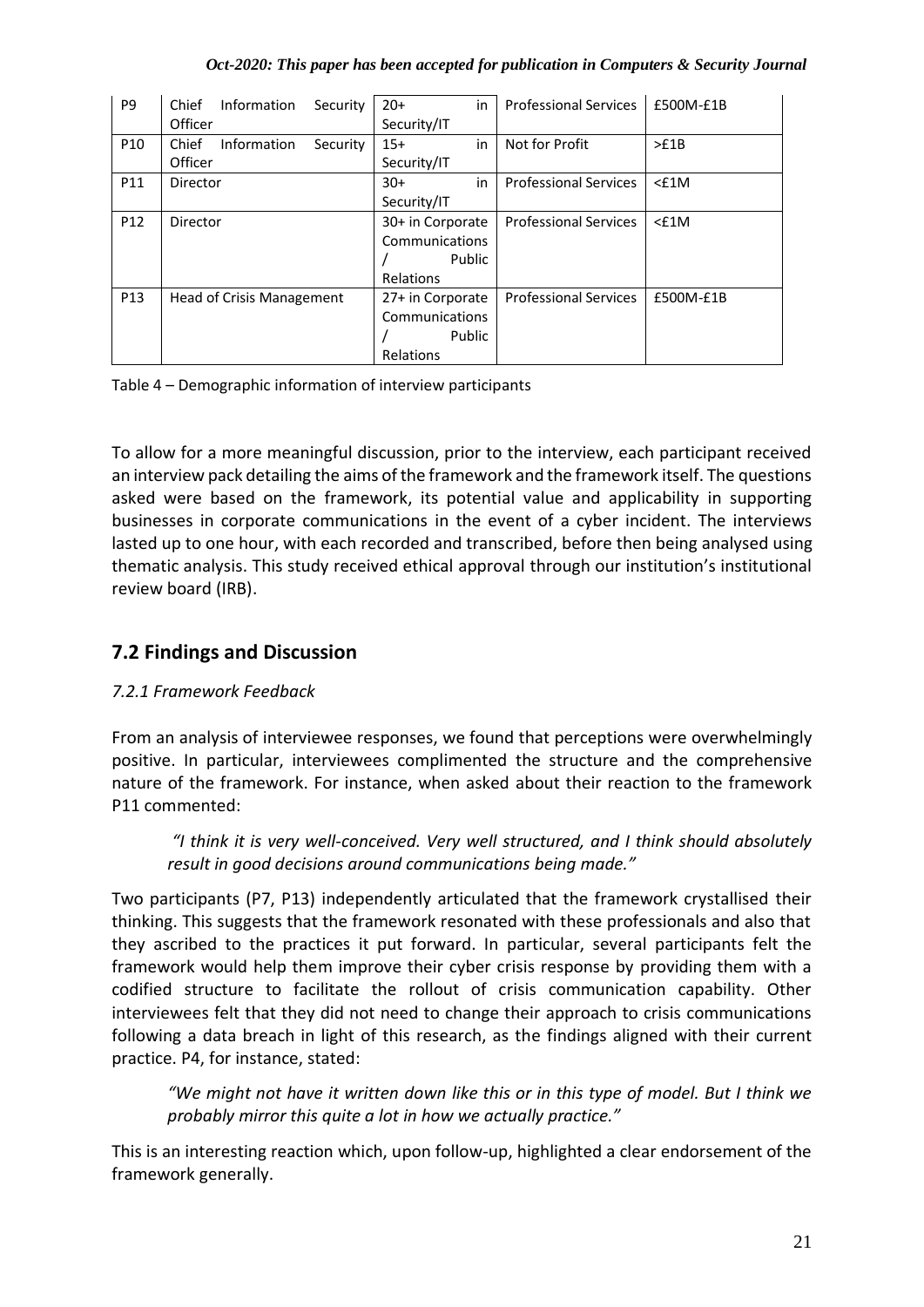The few interviewees who said they would change their current practice (in light of the framework) admitted this because they wanted to adopt what they viewed as the best practice which it aptly captured. Others felt they should adopt the framework within their organisations or for their customers(e.g., in the case of public relations service firms). In some instances, this appeared to be as a result of a perceived lack of maturity in their current approach. On these bases, therefore, it can be seen that the framework was welcomed by these professionals as a novel and informative approach to outlining security incident communication practice. Given the level of industry experience present in the participants interviewed, it is also encouraging that many were interested in adopting the approach and all but one made unsolicited requests to be provided with the final version of the framework.

Of particular interest were the aspects of the framework that interviewees took time to explore in greater detail. For instance, speaking about the framework's pre-event stage, some participants viewed the framework's guidance as crucial as they allowed organisations to think through how they would communicate given different scenarios, agree on the wording of communication and rehearse incident response. P4 commented:

*"Rehearse it; we talk about muscle memory… Once you've been through that [rehearsals and practicing corporate response] with the right people you don't have to spend a lot of time on it again. We know the answer's "no", because we remember we went through this."* 

The importance and implications of the multijurisdictional nature of breaches was another aspect of the framework's stages welcomed by participants. P6 and P7 discussed their own experiences of the various regulatory regimes highlighting the contrasting approaches of different countries, whilst others such as P13 were more unconcerned as they felt they would utilise specialist legal advice if required. They did not, however, disagree with the need to consider jurisdictional issues as part of their crisis response. This point, as well as the others highlighted above, provide an encouraging review of the framework, by specialists with substantial experience and expertise.

It was notable that participants were in support of organisations taking responsibility for breaches and not using SCCT strategies, i.e., framing the organisation as purely being the victim. P11 noted:

"*When I read it [SCCT], I completely disagreed with it. And it's never a practice that we have put in place for our clients. I guess what I'm saying is that I completely concur with your conclusion."*

Indeed, a majority of interviewees were adamant that organisations were ill-advised to portray themselves as victims during a cyber crisis. This was reinforced by the discourse on responsibility where an overwhelming majority of the participants supported the view in the framework that organisations should accept responsibility for the data loss. Some of the complexities prevalent within supply chains – where data was lost by a partner – were pointed out by participants, but the predominant view was that public-facing organisations should accept responsibility as customers entrusted them to be custodians of their data.

Many participants agreed with the need to front communications via the CEO. P2 elaborated on this highlighting the importance of ensuring they are briefed with the right information to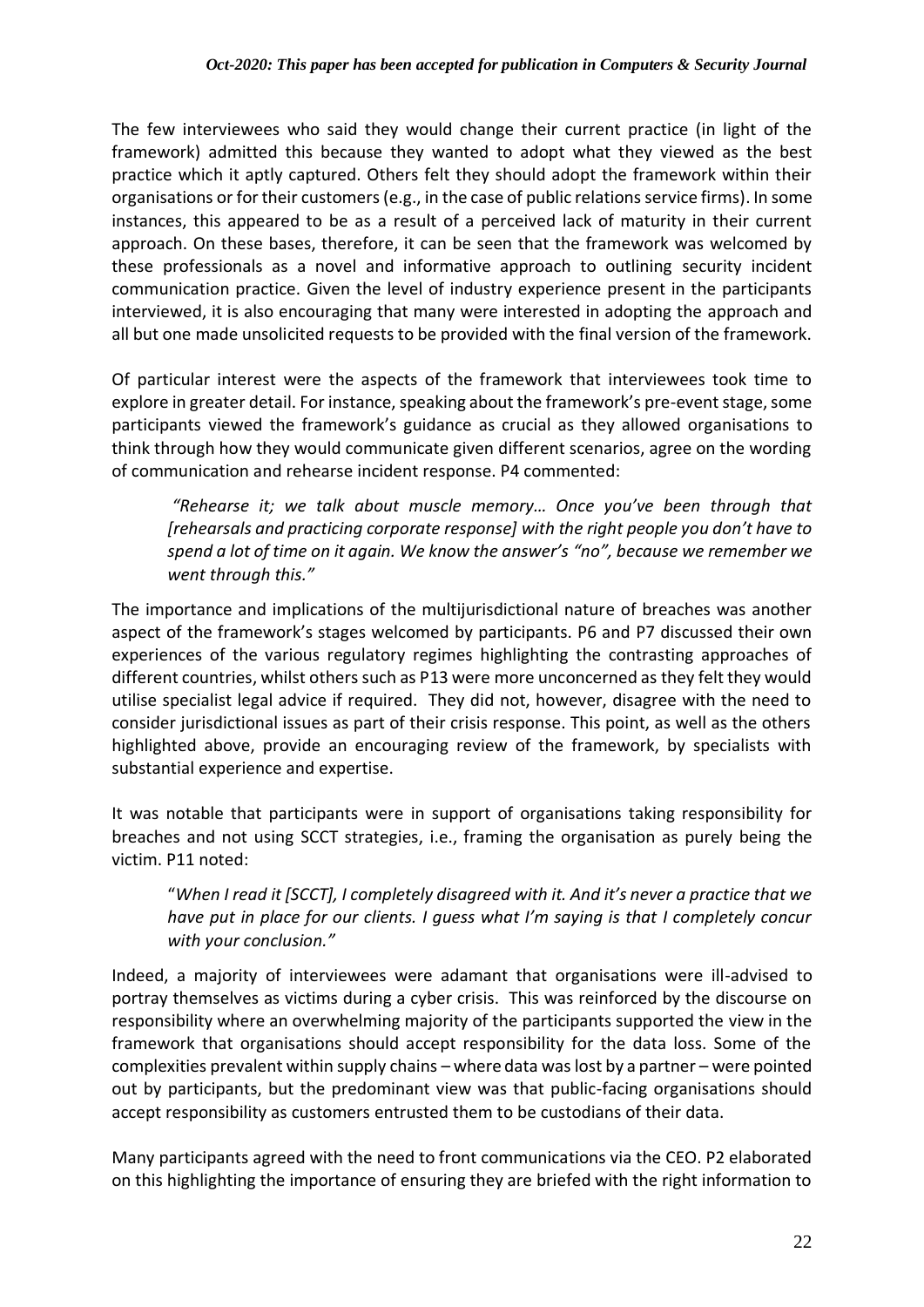be able to deliver the message agreed by the board. One participant, P6, added the caveat that the CEO needed to be capable of delivering the message effectively, whilst P11 discussed the need to ensure the CEO is only involved in cyber crises (instead of smaller data breaches) as otherwise, this may exaggerate the seriousness of a low impact incident. The framework also seemed to align with the methods used by interviewees to communicate, with P12 recalling use of both social media and email to contact affected parties. The use of telephone communication was also covered by participants with both P9 and P12 highlighting contacting people by telephone as a viable medium.

A final notable point highlighted by P1 was that the framework also considers communication with internal staff in cases of cyber crises:

*"So, one of the things I was pleased to see was about briefing internal staff. It's actually in my experience one that kind of gets forgotten, is when companies and boards, in particular, spend a lot of time worrying about reputational damage, stock market values, partner things and forget that their employees can feel, why didn't anybody tell me*".

This is a salient finding for our work as it demonstrates that the framework addresses a current challenge in practice, and could potentially add real value to the industry.

### *7.2.2 Refining the framework*

Although the feedback on the framework was positive, participants also provided critiques for aspects of the framework. These were grouped into themes and were reviewed with the aim of improving the framework. This review considered factors such as the number of participants aligned to the theme and the prominence of the theme within the transcripts. Where there were obvious omissions, or where reasonable amendments were warranted, these were also used to enhance the framework. In total, 18 amendments were made. A selection representing themes of particular interest are discussed in the remainder of this section, before then presenting the refined framework.

A significant number of interviewees focused on the security basics guidance within the initial framework. P8, for instance, felt that organisations needed to establish a full range of countermeasures, whereas P7 critiqued each of the measures outlined and P9 felt two-factor authentication was outmoded. P12, however, suggested that the framework should build on existing security standards thereby incorporating best practice. Including a section on security basics in the initial framework was intended to induce organisations to consider obvious security controls pre-event to ensure they had a compelling narrative should a breach occur. Although these comments may be due to the background of interviewees, the security basics guidance seemed to represent a distraction from the communication focus of the framework. This pre-event guidance was therefore reframed to focus on assessing security gaps thus avoiding debate on security basics whilst still prompting organisations to ensure any security weaknesses are reflected in their cyber crisis communication preparations and messaging.

Another area was testing and rehearsals. Both P2 and P4 were strong advocates of rehearsals as a key element of crisis planning and preparation. They highlighted its importance in improving decision making and facing up to the difficult judgement calls associated with data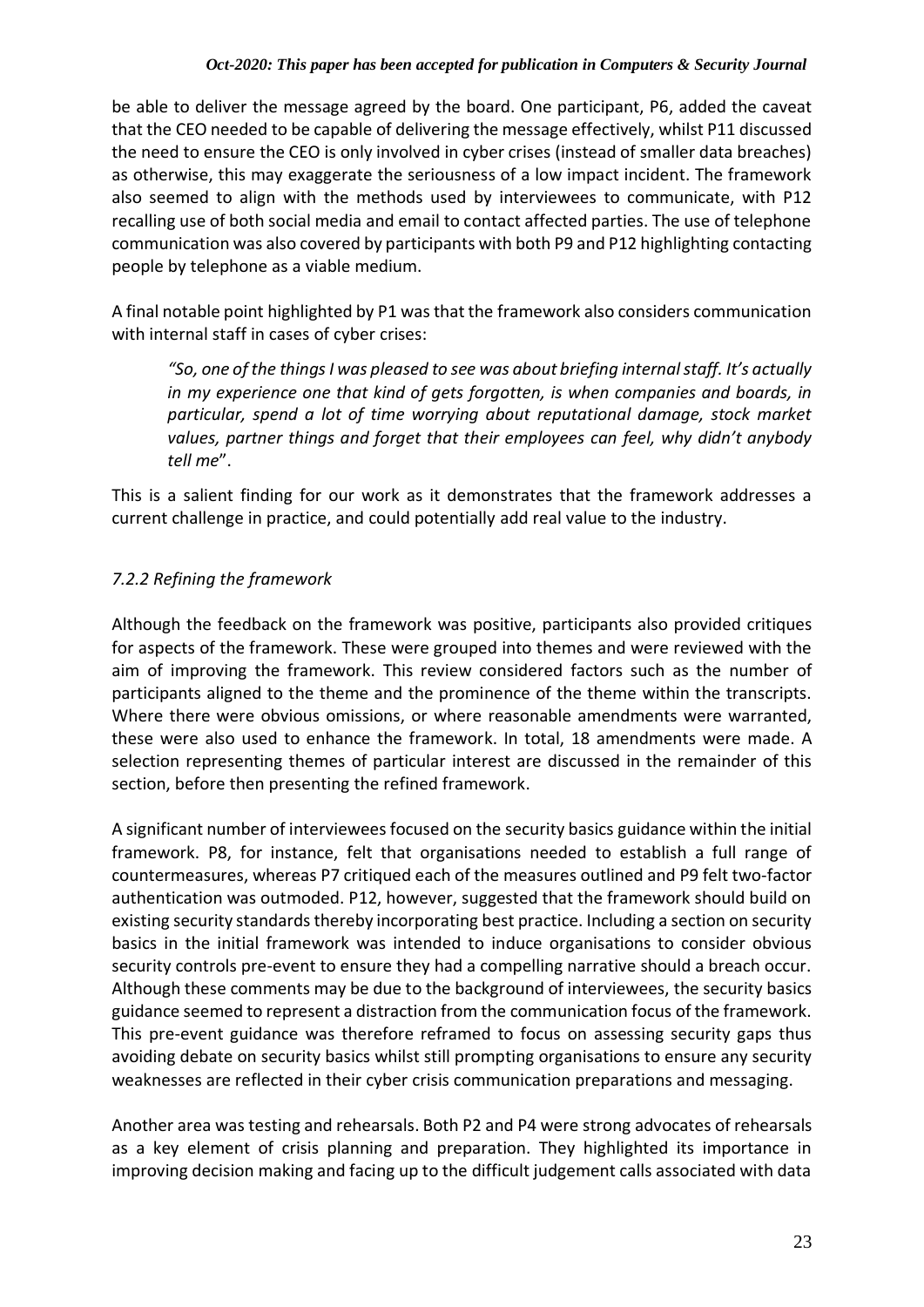breach crisis management. In particular, the involvement of the CEO in rehearsals and the use of simulations for honing media communications were advocated as good communications practice.

*"We didn't quite do a media interview but we had a media guy in the simulation who would ask questions like this and our CEO would say, and 'I would answer questions like this'. It was a bit third-party. They sort of rehearsed." [P4]*

Other participants also discussed rehearsals and testing in the context of their current practice. P10, for instance, was concerned that the regular readiness exercises he convened were not taken seriously by some senior stakeholders. P11 felt that organisations that had properly trained for cyber crises were more likely to 'perform well'. These references to rehearsals, training and testing by different interviewees appear to ascribe to the importance of this aspect of pre-event preparation. Although involving suppliers in rehearsals were included in the draft framework on reflection this did not give it adequate coverage and it was therefore given its own section in the updated framework.

There was also another key point related to supporting the board. Providing the CEO with an opportunity to test out media strategies aligns with points made by P1. Like a number of the other participants, P1 felt that the communication should come from the top of the organisation, but he also suggested that the message would be developed through deliberation by the board of directors. To be able to do this effectively, the participant argued, the company's officers required support and education, as well as governance. This was needed to provide structure to the way data breach incidents were handled to prevent them being immediately escalated to the top without due consideration, along with help with framing the message and dealing with complexities such as multi-jurisdictional breaches. He was particularly emphatic on the importance of recognising when, as a group, they were out of their depth and so should seek external support.

P2 and P4, on the other hand, indicated that they would draw on internal expertise such as their public relations and legal departments. This difference in approach could be attributable to the sector of their organisations. Another possibility is that these other areas do make use of external consultants in similar situations, but P2 and P4 are not aware of this due to an IT remit. We should also generally note the influence of an organisation's size as larger enterprise are able to maintain specialist functions due to economies of scale. That notwithstanding, this point seems to represent an additional area for consideration for inclusion in the framework.

The difficulties in assessing the size of data breaches were also discussed by some participants. P2 described the variation in the number of impacted customers typical of a data breach escalation.

*"We always start off, or we seem to start off with a view from the monitoring that 500,000 customers have been hacked and then you let that play out. Then as you further analyse what's going on and you've really got into it, you end up with 50."*

Whereas P13 believed that often the exact scope of a compromise may never be known. These views were supported by P11 who highlighted the scarcity of information available during a cyber crisis and challenged the precept within the framework that it was better to over rather than under-report on the size of a breach. Although this stance was softened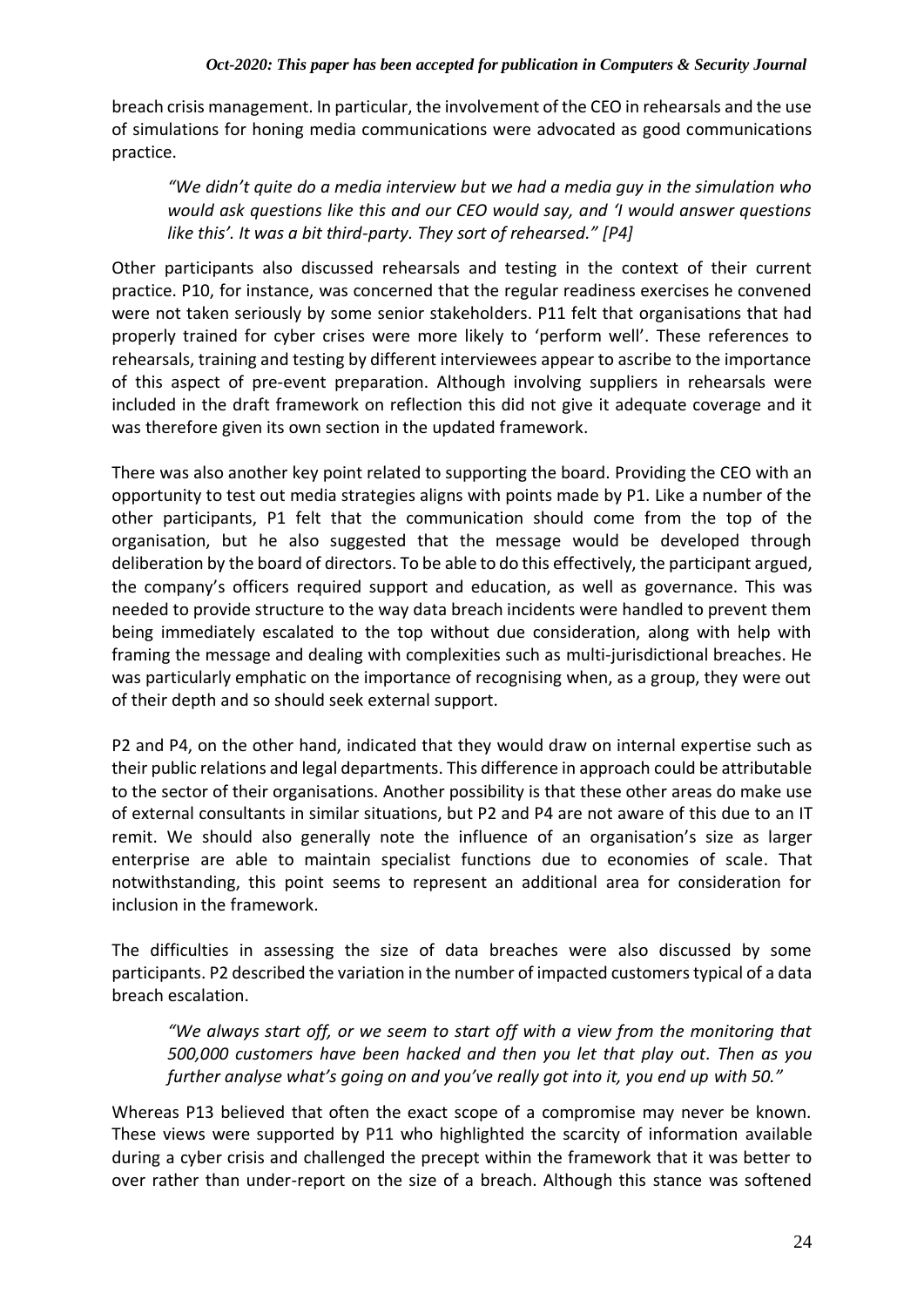following discussion and P11 was the only interviewee to directly raise this point, the advice to over-report, on reflection, appears too strong. A softer position, counselling organisations to avoid underestimating, is therefore used in the revised framework.

Considering this wide range of feedback from interviewees presented above and in our more complete analysis, we reflected on and refined our framework. The updated version is depicted in Figure 6. This revision also incorporates the fact that interviewees seemed distracted by the fact that the framework initially consisted of separate images. We therefore now have combined these into one, coherent framework. This, we believe, will be more accessible to practitioners.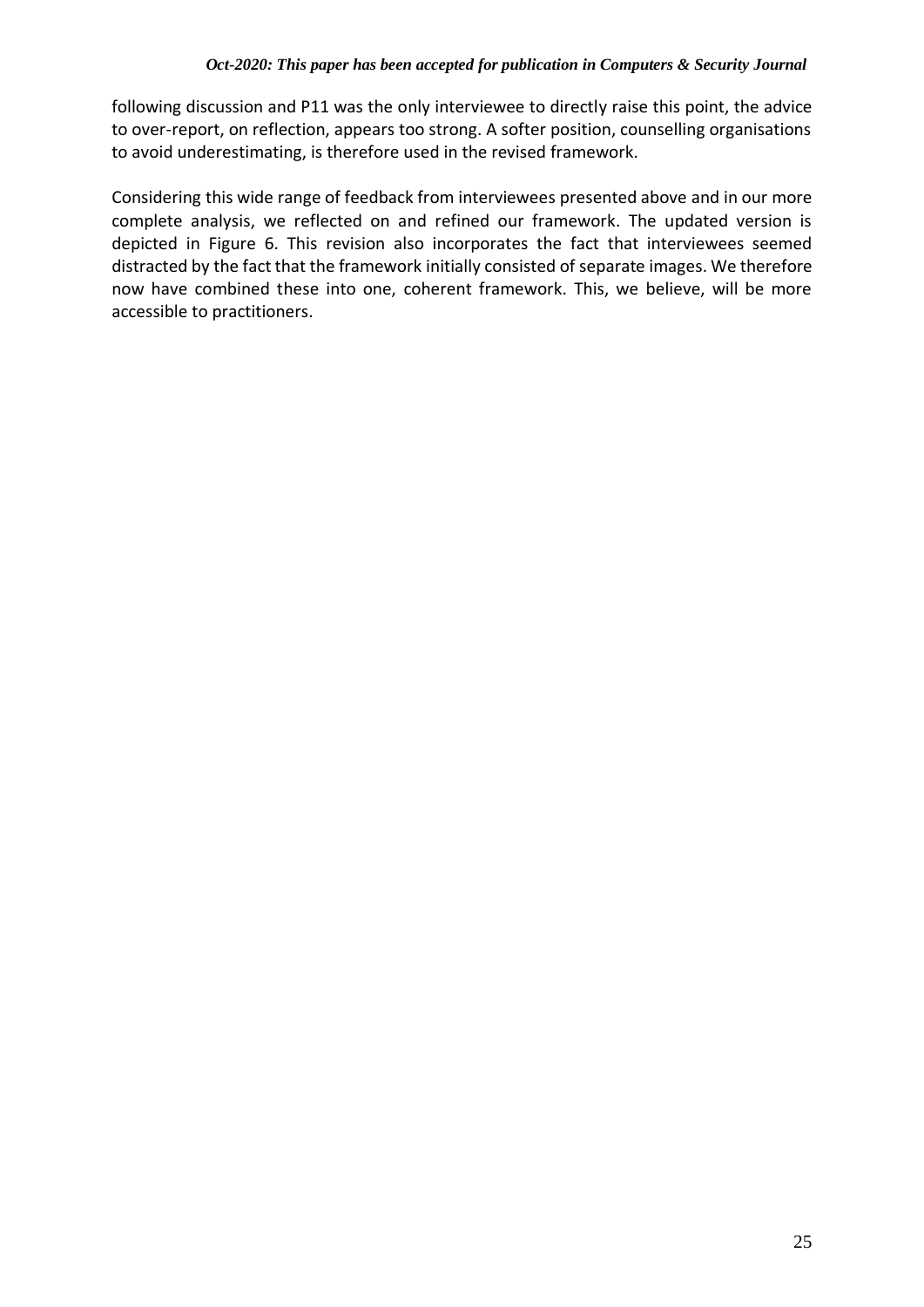

Figure 6. Refined Framework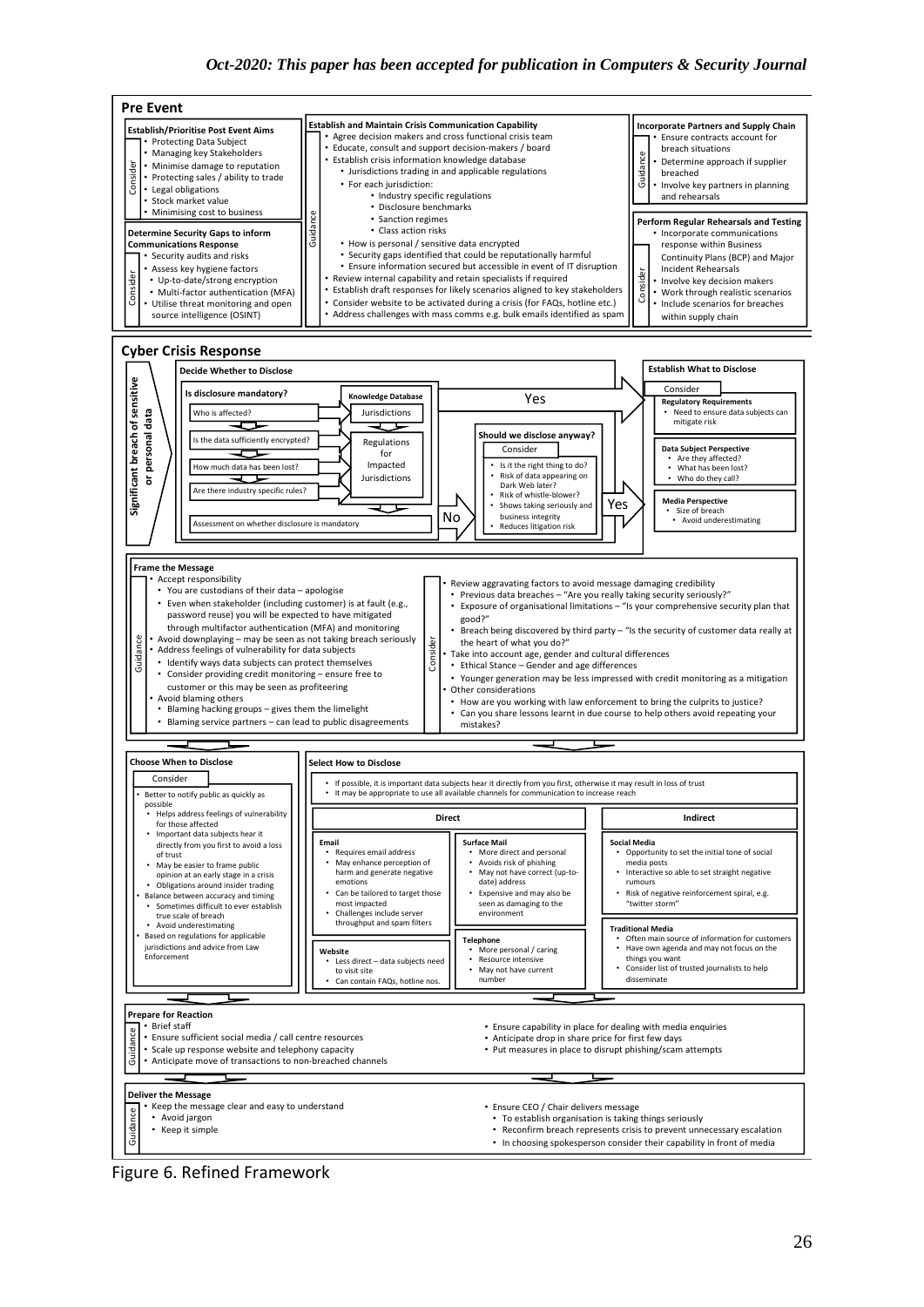In general, we can see that many of the previous components are maintained but a number of minor changes have been made to the visual. These are intended to further support organisations and provide a platform for appropriate corporate communications following a significant cyber security data breach. Such a framework could be aligned with wider business continuity approaches and those targeted at security incident management and response within an organisation.

### **8. Conclusion and Future Work**

This paper has examined the topical issue of cyber crisis communication, with the intention of improving the understanding of what constitutes effective external communication following data breaches. Furthermore, we have proposed, validated and refined a novel framework which is able to provide guidance to businesses in preparing for and developing appropriate corporate communication responses to such breaches. As such, this work has the potential for significant impact in supporting industry and in providing a basis for more rigorous discussion in academic practice. Another key emerging area where this work may also be useful is in cyber insurance activities associated with breaches. Cyber insurance providers are increasingly relied upon to support businesses after a breach, with services such as public relations and reputation management (Nurse et al., 2020). Our framework could provide a robust and validated structure for such corporate communications plans, which is accessible and can be refined according to each business' context and incident management strategy.

There are some limitations of our work which should be noted. Qualitative data gathering and analysis techniques (e.g., sampling, interviews and thematic analysis), albeit mainstream, can introduce some subjectivity into research studies. We have sought to mitigate this through a rigorous application of these approaches. For instance, in the selection of interviewees, we primarily engaged with senior experts unknown to the researchers to avoid receiving favourable responses due to pre-existing relationships. Moreover, to avoid bias in theme definition, in cases of disagreement assessors discussed and coalesced on appropriate themes. Secondly, this research has been conducted against UK-centric case studies and interviews held with UK-based executives and senior managers. Whilst the systematic literature review references articles produced by authors resident in a number of countries, because of the significant UK emphasis of this work, further investigation would be required to investigate whether this research is directly applicable to data breaches outside of the UK. Work could, however, be undertaken to extend this research to include case studies from other regions, which may provide insight into whether these findings are transferable or any adaptations that need to be made. A third limitation pertains to the use of commentary of a select set of individuals to determine what is effective communication. There may, for instance, be other individuals suitably qualified who hold different valid opinions. We attempted to balance this issue by using well-regarded sources, and our approach of triangulation where we rely on a variety of sources to inform our framework.

For future work we plan to trial, and potentially pilot, the framework within a company with the aim of both integrating it into existing processes and understanding its effectiveness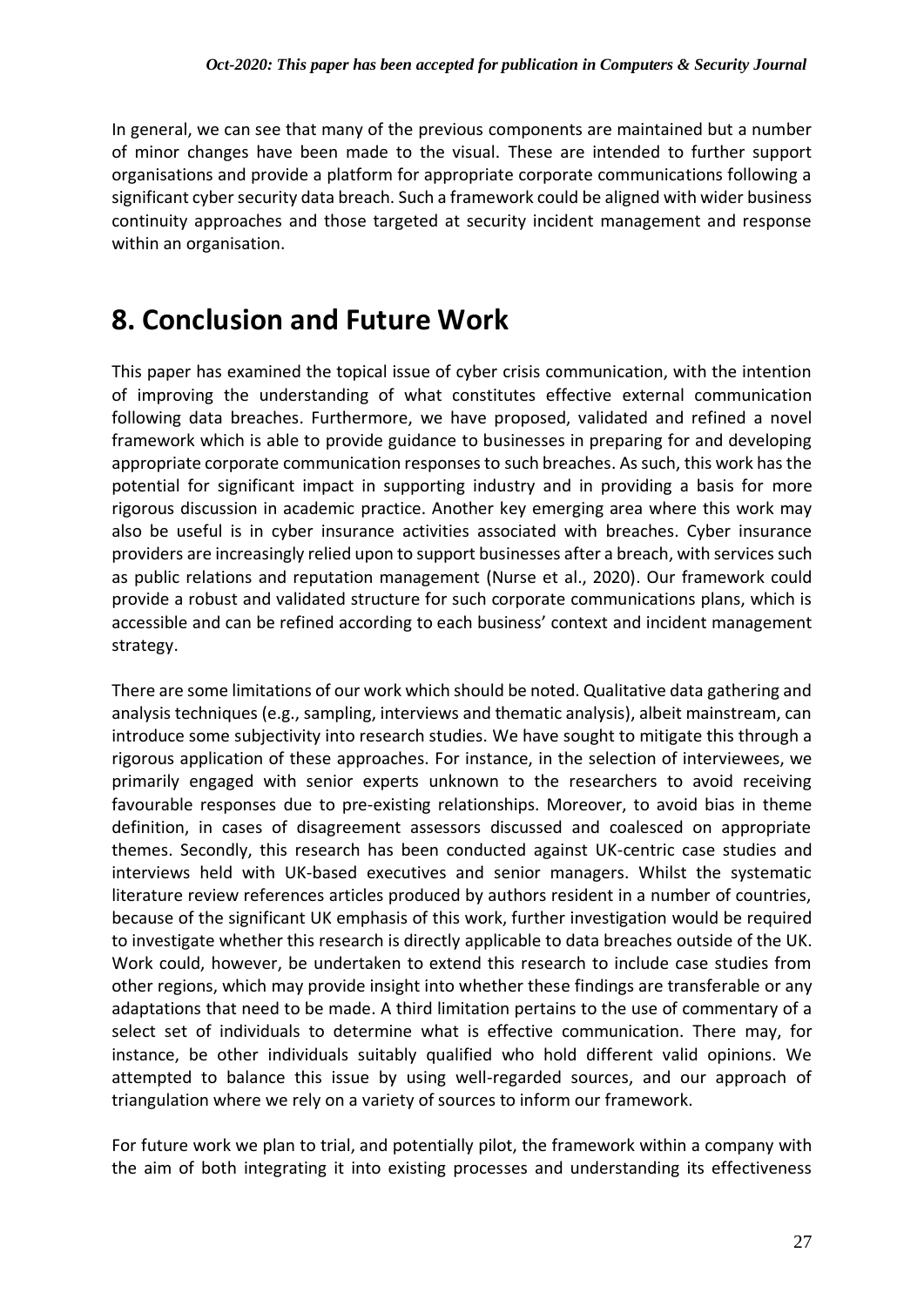through its application in scenario-based rehearsals. This would provide a crucial practical assessment of its effectiveness and allow examination for any areas of further improvement. We also intend to reflect on the framework and understand the extent to which it is suitable to cater to unintentional data breaches. As mentioned earlier, the framework's guidance does appear to be largely applicable but this will need to be validated, and if necessary, the framework adapted. These efforts can also take advantage of our planned trial and pilot. The framework generally stands to be of great value as it can allow business, cyber security and public relations professionals to plan for and react effectively to major data breaches to avoid their cyber crisis turning into a reputational disaster.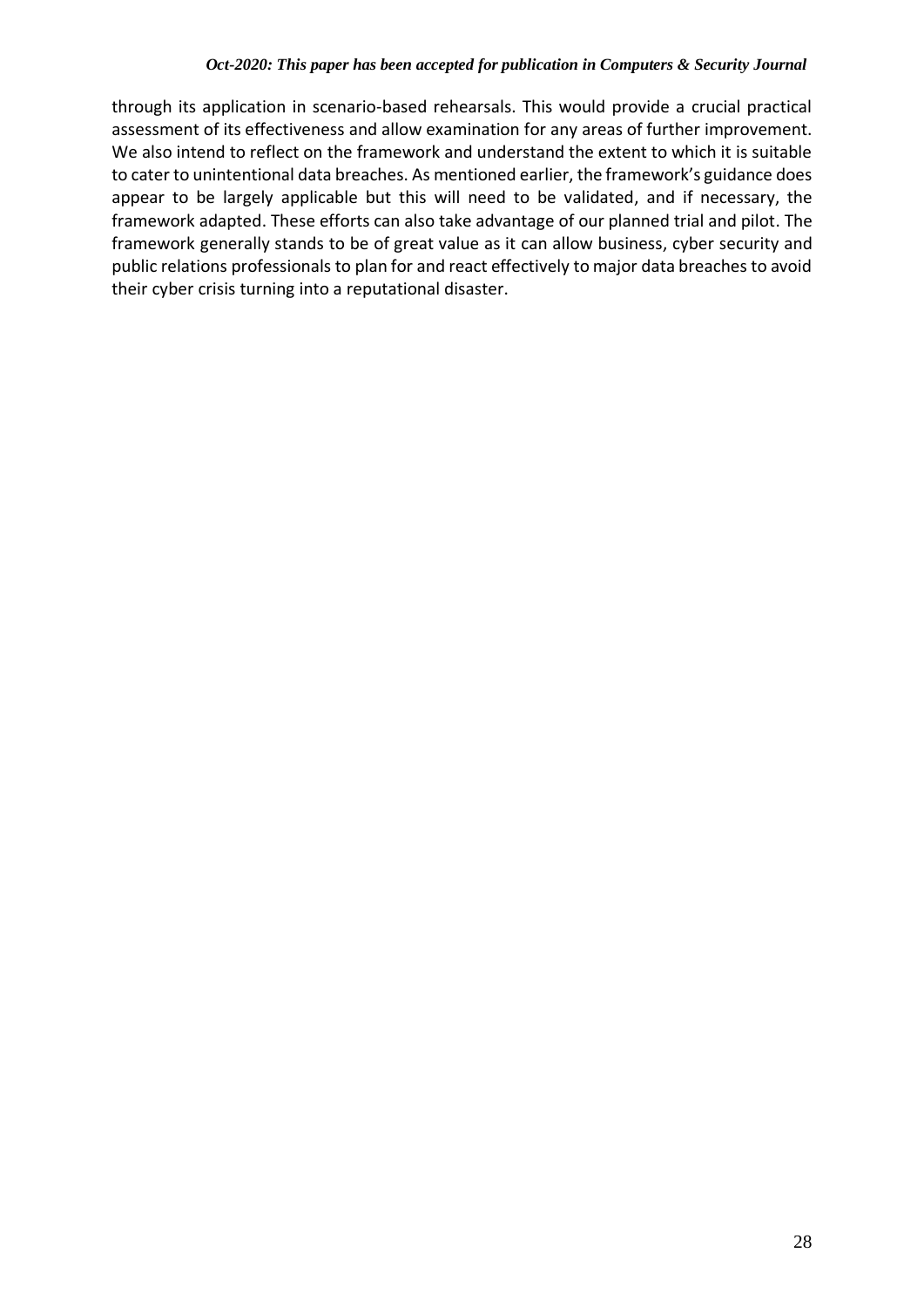### **Author Biographies**

**Richard Knight** is a research student in Cyber Security in WMG at the University of Warwick, UK. His research interests include cyber security, corporate communications, security governance, and security in agile development. Richard also has over 20 years of experience in industry spanning various IT and corporate support roles.

**Jason R. C. Nurse** is an Associate Professor in Cyber Security in the School of Computing at the University of Kent, UK. He also holds the role of Visiting Academic at the University of Oxford, UK. He received his PhD from the University of Warwick, UK in 2010. His research interests include security risk management, corporate communications and cyber security, cyber resilience, and insider threat. Jason was selected as a Rising Star for his research into cybersecurity, as a part of the UK's Engineering and Physical Sciences Research Council's Recognising Inspirational Scientists and Engineers (RISE) awards campaign.

### **Declaration of Competing Interest**

None.

### **References**

- AGRAFIOTIS, I., NURSE, J. R. C., GOLDSMITH, M., CREESE, S. & UPTON, D. 2018. A taxonomy of cyber-harms: Defining the impacts of cyber-attacks and understanding how they propagate. *Journal of Cybersecurity,* 4(1).
- ANSCOMBE, T. 2019. *The aftermath of a data breach: A personal story* [Online]. Available: https://www.welivesecurity.com/2019/05/30/aftermath-data-breach-personalstory/ [Accessed 09/04/2020].
- AVERY, E., LARISCY, R., KIM, S. & HOCKE, T. 2010. A quantitative review of crisis communication research in public relations from 1991 to 2009. *Public Relations Review,* 36**,** 190-192.
- BBC. 2015a. *TalkTalk cyber-attack: Website hit by 'significant' breach* [Online]. Available: https://www.bbc.co.uk/news/uk-34611857 [Accessed 12/08/2020].
- BBC. 2015b. *TalkTalk hack: MPs to hold inquiry into cyber-attack* [Online]. Available: https://www.bbc.co.uk/news/business-34635583 [Accessed 12/08/2020].
- BBC RADIO 4 TODAY. 2015. *I can't confirm that the data has been encrypted - Dido Harding, chief executive of #TalkTalk on cyber-attack* [Online]. Available: https://twitter.com/BBCr4today/status/657466492112510976 [Accessed 09/08/2020].
- BENOIT, W. 1997. Image repair discourse and crisis communication. *Public relations review,* 23**,** 177-186.
- BENTLEY, J., OOSTMAN, K. & SHAH, S. 2018. We're sorry but it's not our fault: Organizational apologies in ambiguous crisis situations. *Journal of Contingencies & Crisis Management,* 26**,** 138-149.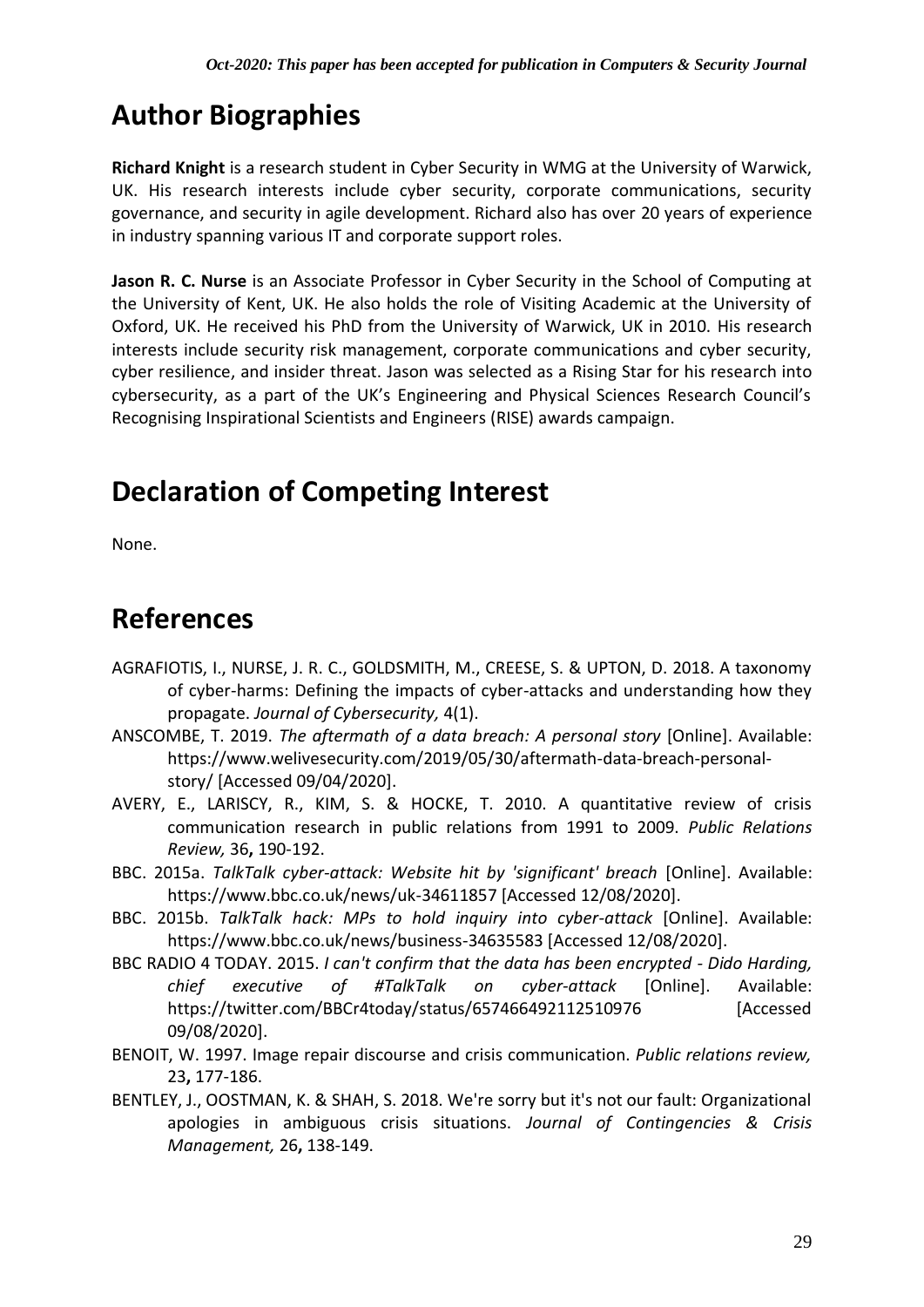- BEREZINA, K., COBANOGLU, C., MILLER, B. L. & KWANSA, F. A. 2012. The impact of information security breach on hotel guest perception of service quality, satisfaction, revisit intentions and word‐of‐mouth. *International Journal of Contemporary Hospitality Management,* 24**,** 991-1010.
- BERKMAN, H., JONA, J., LEE, G. & SODERSTROM, N. 2018. Cybersecurity awareness and market valuations. *Journal of Accounting and Public Policy,* 37**,** 508-526.
- BING, C. 2017. *Deloitte was breached last year, but investigators didn't find out until March*  [Online]. Available: https://www.cyberscoop.com/deloitte-breach-2017/ [Accessed 09/04/2020].
- BRAUN, V. & CLARKE, V. 2006. Using thematic analysis in psychology. *Qualitative research in psychology,* 3**,** 77-101.
- BURDON, M., LANE, B. & VON NESSEN, P. 2010. The mandatory notification of data breaches: Issues arising for Australian and EU legal developments. *Computer Law & Security Review,* 26**,** 115-129.
- BURDON, M., & COLES-KEMP, L. 2019. The significance of securing as a critical component of information security: An Australian narrative. *Computers & Security*, 87, 101601.
- CHEN, H. S. & JAI, T.-M. 2018. Cyber alarm: Determining the impacts of hotel's data breach messages. *International Journal of Hospitality Management*.
- CLARIVATE ANALYTICS (2019) InCites Journal Citation Reports. [Online] Available: https://jcr.clarivate.com/ [Accessed 29/06/2019].
- CLULEY, G. 2015. *Post-hack, TalkTalk treats defrauded customer poorly* [Online]. Available: https://www.grahamcluley.com/post-hack-talktalk-treats-defrauded-customerspoorly/ [Accessed 09/04/2020].
- CLULEY, G. 2017. *Shipping giant refuses to pay hackers ransom after data stolen* [Online]. Available: https://www.welivesecurity.com/2017/11/30/shipping-giant-hackersransom-data/ [Accessed 09/04/2020].
- COOMBS, W. 2007. Protecting organization reputations during a crisis: The development and application of situational crisis communication theory. *Corporate reputation review,* 10**,** 163-176.
- COOMBS, W. & HOLLADAY, S. 2002. Helping Crisis Managers Protect Reputational Assets: Initial Tests of the Situational Crisis Communication Theory. *Management Communication Quarterly,* 16**,** 165-186.
- DE BRUIJN, H. & JANSSEN, M. 2017. Building Cybersecurity Awareness: The need for evidencebased framing strategies. *Government Information Quarterly,* 34**,** 1-7.
- DE HERT, P. & PAPAKONSTANTINOU, V. 2016. The new General Data Protection Regulation: Still a sound system for the protection of individuals? *Computer Law & Security Review,* 32**,** 179-194.
- EDWARDS, B., HOFMEYR, S. & FORREST, S. 2016. Hype and heavy tails: A closer look at data breaches. *Journal of Cybersecurity,* 2**,** 3-14.
- ETIKAN, I., MUSA, S. & ALKASSIM, R. 2016. Comparison of convenience sampling and purposive sampling. *American journal of theoretical and applied statistics,* 5**,** 1-4.
- FOLTYN, T. 2018a. *British Airways suffers breach, 380,000 card details stolen* [Online]. Available: https://www.welivesecurity.com/2018/09/07/british-airways-card-detailsstolen/ [Accessed 09/04/2020].
- FOLTYN, T. 2018b. *Major breach at British retailer Dixons Carphone affects nearly six million bank cards* [Online]. Available: https://www.welivesecurity.com/2018/06/14/majorbreach-british-retailer-dixons-carphone-nearly-six-million-bank-cards/ [Accessed 09/04/2020].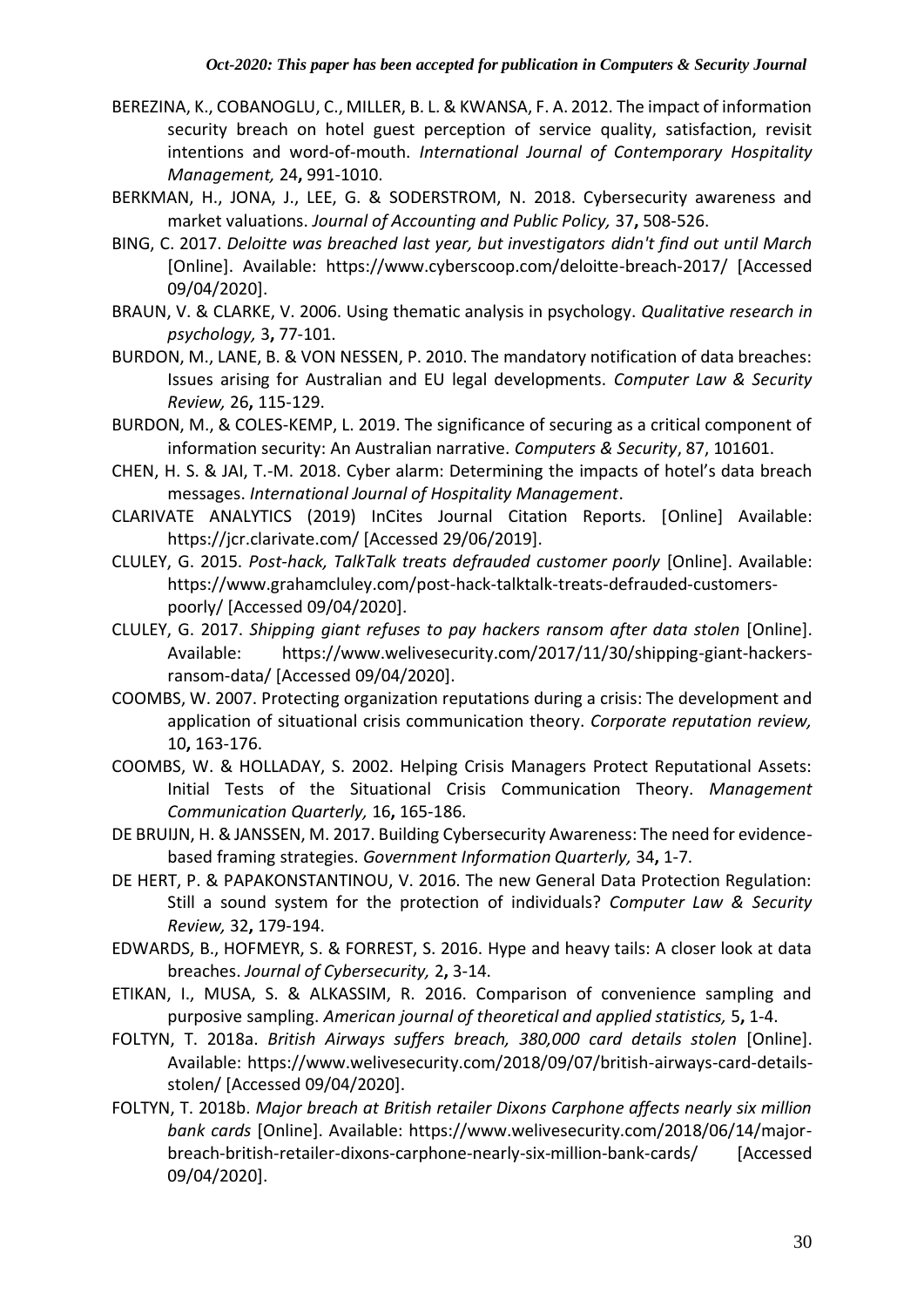- FERNÁNDEZ-ALEMÁN, J., SEÑOR, I., LOZOYA, P. Á., & TOVAL, A. (2013). Security and privacy in electronic health records: A systematic literature review. *Journal of biomedical informatics*, 46(3), 541-562.
- GREGORY, A. 2005. Communication dimensions of the UK foot and mouth disease crisis, 2001. *Journal of Public Affairs: An International Journal,* 5**,** 312-328.
- GWEBU, K. L., JING, W. & LI, W. 2018. The Role of Corporate Reputation and Crisis Response Strategies in Data Breach Management. *Journal of Management Information Systems,* 35**,** 683-714.
- HAWKINS, B. 2015. *Case Study: The Home Depot Data Breach* [Online]. Available: https://www.sans.org/reading-room/whitepapers/breaches/paper/36367 [Accessed 09/04/2020].
- HINZ, O., NOFER, M., SCHIERECK, D. & TRILLIG, J. 2015. The influence of data theft on the share prices and systematic risk of consumer electronics companies. *Information & Management,* 52**,** 337-347.
- HUNT, T. 2018a. *The Legitimisation of Have I Been Pwned* [Online]. Available: https://www.troyhunt.com/the-legitimisation-of-have-i-been-pwned/ [Accessed 09/04/2020].
- HUNT, T. 2018b. *Weekly Update 78 (San Fran Edition)* [Online]. Available: https://www.troyhunt.com/weekly-update-78/ [Accessed 09/04/2020].
- HUNT, T. 2018c. *Weekly Update 103* [Online]. Available: https://www.troyhunt.com/weeklyupdate-103/ [Accessed 09/04/2020].
- ICO. 2016. *TalkTalk gets record £400,000 fine for failing to prevent October 2015 attack* [Online]. Available: https://ico.org.uk/about-the-ico/news-and-events/news-andblogs/2016/10/talktalk-gets-record-400-000-fine-for-failing-to-prevent-october-2015-attack/ [Accessed 09/04/2020].
- ICO. 2019a. *Intention to fine British Airways £183.39m under GDPR for data breach* [Online]. Available: https://ico.org.uk/about-the-ico/news-and-events/news-andblogs/2019/07/ico-announces-intention-to-fine-british-airways/ [Accessed 09/04/2020].
- ISO. 2015. BS EN ISO/IEC 27040:2016 Information technology Security techniques Storage security. London: BSI.
- JANAKIRAMAN, R., LIM, J. H. & RISHIKA, R. 2018. The Effect of a Data Breach Announcement on Customer Behavior: Evidence from a Multichannel Retailer. *Journal of Marketing,* 82**,** 85-105.
- JEONG, C., LEE, S.-Y. & LIM, J.-H. 2018. Information security breaches and IT security investments: Impacts on competitors. *Information & Management*.
- KAEFER, F., ROPER, J. & SINHA, P. (2015) A software-assisted qualitative content analysis of news articles: Example and reflections. *Forum: Qualitative Social Research*, 16, 2.
- KHOMAMI, N. 2015a. *TalkTalk cyber-attack: company has received 'ransom demand'* [Online]. Available: https://www.theguardian.com/business/2015/oct/23/talktalk-cyberattack-company-has-received-ransom-demand [Accessed 09/04/2020].
- KHOMAMI, N. 2015b. *TalkTalk hacking crisis deepens as more details emerge* [Online]. Available: https://www.theguardian.com/business/2015/oct/23/talktalk-hackingcrisis-deepens-as-more-details-emerge [Accessed 09/04/2020].
- KIM, B., JOHNSON, K., PARK, S.-Y. & LIU, S. 2017. Lessons from the five data breaches: Analyzing framed crisis response strategies and crisis severity. *Cogent Business & Management,* 4.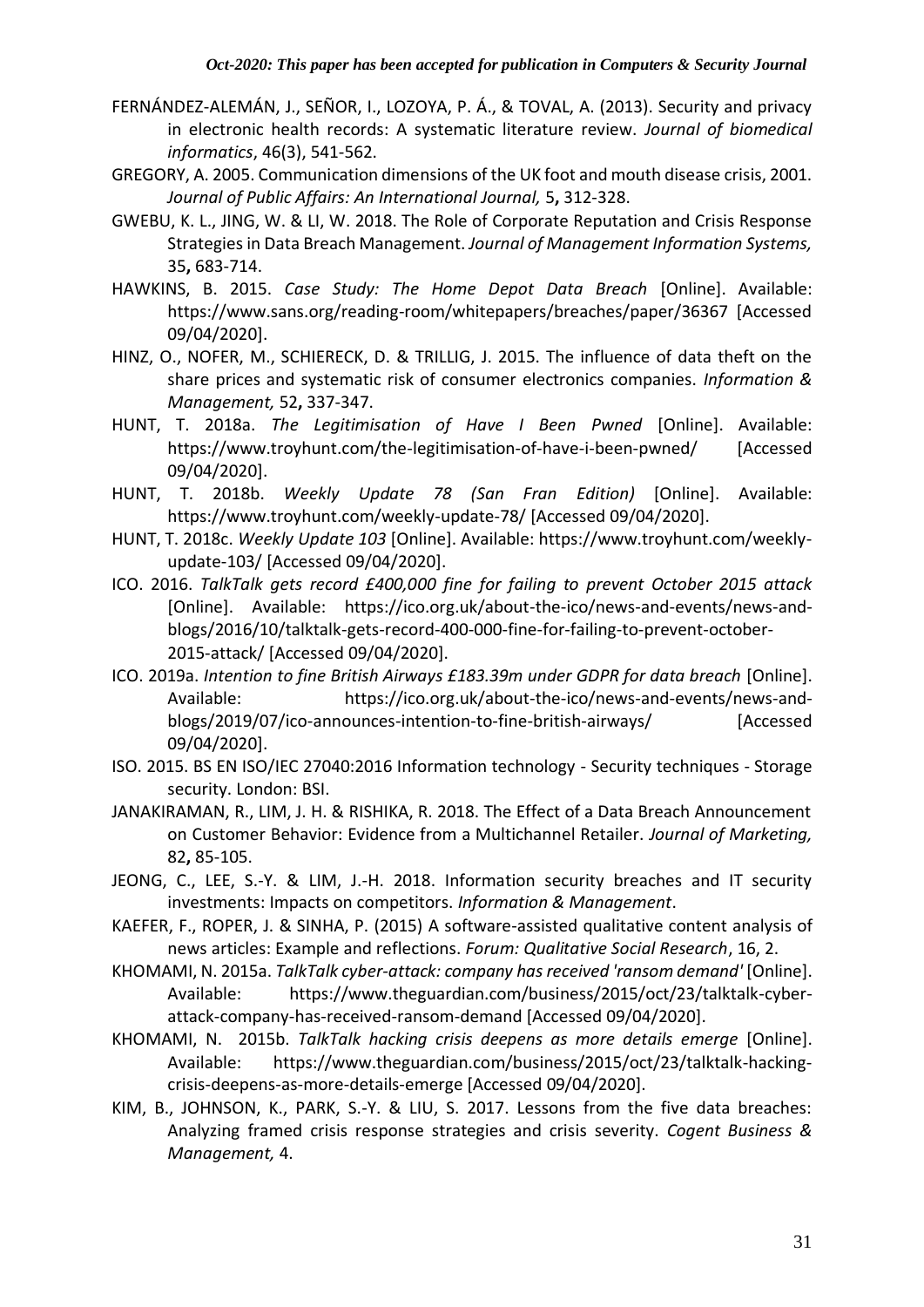- KREBS, B. 2017. *Source: Deloitte Breach Affected All Company Email, Admin Accounts* [Online]. Available: https://krebsonsecurity.com/2017/09/source-deloitte-breach-affected-allcompany-email-admin-accounts/ [Accessed 09/04/2020].
- KULIKOVA, O., HEIL, R., BERG, J. V. D. & PIETERS, W. Cyber Crisis Management: A Decision-Support Framework for Disclosing Security Incident Information. 2012 International Conference on Cyber Security, 14-16 Dec. 2012 2012 Alexandria, Virginia, USA. 103- 112.
- LEZZI, M., LAZOI, M. & CORALLO, A. 2018. Cybersecurity for Industry 4.0 in the current literature: A reference framework. *Computers in Industry,* 103**,** 97-110.
- MADDOCKS, T. 2015. *Lessons from the TalkTalk crisis* [Online]. Available: https://www.mediatrainingassociates.co.uk/lessons-from-the-talktalk-crisis/ [Accessed 09/04/2020].
- MILES, M., HUBERMAN, A. & SALDAÑA, J. 2014. Methods of describing. *Qualitative data analysis: A methods sourcebook.* 3 ed. Los Angeles, California, United States of America: Sage.
- MITROFF, I. I. 1988. Crisis management: Cutting through the confusion. *MIT Sloan Management Review,* 29**,** 15.
- MODI, S. B., WILES, M. A. & MISHRA, S. 2015. Shareholder value implications of service failures in triads: The case of customer information security breaches. *Journal of Operations Management,* 35**,** 21-39.
- MOHER, D., LIBERATI, A., TETZLAFF, J. & ALTMAN, D. G. 2009. Preferred reporting items for systematic reviews and meta-analyses: the PRISMA statement. *Annuls of internal medicine,* 151**,** 264-269.
- MORGAN, L. 2018. *List of data breaches and cyberattacks in November 2018 - 251,286,753 records leaked - IT Governance Blog* [Online]. Available: https://www.itgovernance.co.uk/blog/list-of-data-breaches-and-cyber-attacks-innovember-2018-251-286753-records-leaked [Accessed 09/04/2020].
- NCSC. 2017. *Weekly Threat Report 10th March 2017* [Online]. Available: https://www.ncsc.gov.uk/report/weekly-threat-report-10th-march-2017 [Accessed 09/04/2020].
- NCSC. 2019a. *Weekly threat reports* [Online]. Available: https://www.beta.ncsc.gov.uk/section/keep-up-to-date/threatreports?q=&defaultTypes=report&sort=date%2Bdesc&start=0&rows=20 [Accessed 09/04/2020].
- NIEUWESTEEG, B. & FAURE, M. 2018. An analysis of the effectiveness of the EU data breach notification obligation. *Computer Law & Security Review,* 34**,** 1232-1246.
- NURSE, J. R. C., BUCKLEY, O., LEGG, P. A., GOLDSMITH, M., CREESE, S., WRIGHT, G. R., & WHITTY, M. 2014. Understanding insider threat: A framework for characterising attacks. In IEEE Security and Privacy Workshops (pp. 214-228). IEEE.
- NURSE, J. R. C., AXON, L., EROLA, A., AGRAFIOTIS, I., GOLDSMITH, M. & CREESE, S. 2020. The Data that Drives Cyber Insurance: A Study into the Underwriting and Claims Processes. International Conference on Cyber Situational Awareness, Data Analytics and Assessment (CyberSA), pp. 1-8.
- O'DONNELL, L. 2018a. *Dixons Carphone Cyberattack Targets 5.9M Bank Cards* [Online]. Available: https://threatpost.com/dixons-carphone-cyberattack-targets-5-9m-bankcards/132787/ [Accessed 09/04/2020].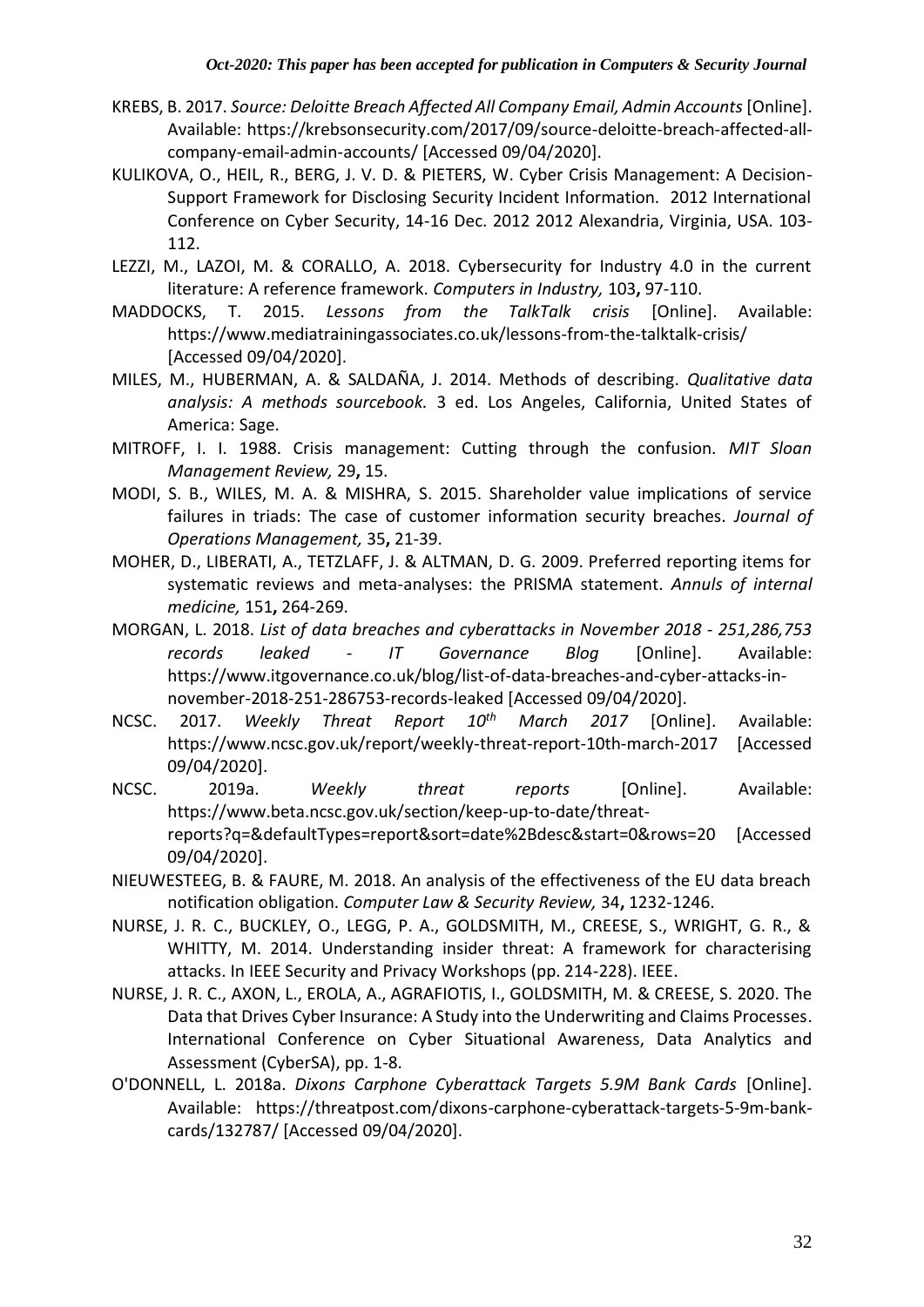- O'DONNELL, L. 2018b. *Magecart Group Pinned in Recent British Airways Breach* [Online]. Available: https://threatpost.com/magecart-group-pinned-in-recent-british-airwaysbreach/137338/ [Accessed 09/04/2020].
- OH, O., GUPTA, P., AGRAWAL, M. & RAGHAV RAO, H. 2018. ICT mediated rumor beliefs and resulting user actions during a community crisis. *Government Information Quarterly,* 35, 243-258.
- PORCEDDA, M. G. 2018. Patching the patchwork: appraising the EU regulatory framework on cyber security breaches. *Computer Law & Security Review,* 34**,** 1077-1098.
- ROSATI, P., CUMMINS, M., DEENEY, P., GOGOLIN, F., VAN DER WERFF, L. & LYNN, T. 2017. The effect of data breach announcements beyond the stock price: Empirical evidence on market activity. *International Review of Financial Analysis,* 49**,** 146-154.
- ROSATI, P., DEENEY, P., CUMMINS, M., VAN DER WERFF, L., & LYNN, T. 2019. Social media and stock price reaction to data breach announcements: Evidence from US listed companies. Research in International Business and Finance, 47, 458-469.
- SARABI, A., NAGHIZADEH, P., LIU, Y. & LIU, M. 2016. Risky business: Fine-grained data breach prediction using business profiles. *Journal of Cybersecurity,* 2**,** 15-28.
- SCHATZ, D. & BASHROUSH, R. 2016. The impact of repeated data breach events on organisations' market value. *Information & Computer Security,* 24**,** 73-92.
- SCHNEIER, B. 2017. Blog: September 2017 Archives [Online]. Available: https://www.schneier.com/blog/archives/2017/09/ [Accessed 09/04/2020].
- SEALS, T. 2018a. *British Airways Data Breach Takes Off Again with 185K More Victims* [Online]. Available: https://threatpost.com/british-airways-data-breach-takes-off-again-with-185k-more-victims/138600/ [Accessed 09/04/2020].
- SEALS, T. 2018b. *ThreatList: 1 Out of 5 Would Ditch a Business After a Data Breach* [Online]. Available: https://threatpost.com/threatlist-1-out-of-5-would-ditch-a-business-aftera-data-breach/138612/ [Accessed 09/04/2020].
- SHOORBAJEE, Z. 2018a. *British Airways has some good news and bad news about its payment breach* [Online]. Available: https://www.cyberscoop.com/british-airways-additionalcustomers-identified-magecart-breach/ [Accessed 09/04/2020].
- SHOORBAJEE, Z. 2018b. *Ticketmaster UK trades blame with chat app provider over payment data breach* [Online]. Available: https://www.cyberscoop.com/ticketmaster-inbentatechnologies-chat-app-accused-breach/ [Accessed 09/04/2020].
- SOOMRO, Z. A., AHMED, J., SHAH, M. H. & KHOUMBATI, K. 2019. Investigating identity fraud management practices in e-tail sector: a systematic review. *Journal of Enterprise Information Management,* 32**,** 301-324.
- SPANOS, G. & ANGELIS, L. 2016. The impact of information security events to the stock market: A systematic literature review. *Computers & Security,* 58**,** 216-229.
- STRAUSS, A. & CORBIN, J. 1994. Grounded theory methodology. *Handbook of qualitative research.* Thousand Oaks, CA, US: Sage.
- SYED, R. 2018. Enterprise reputation threats on social media: A case of data breach framing. *The Journal of Strategic Information Systems*.
- UNKELOS-SHPIGEL, N., SHERMAN, S. & HADAR, I. 2015. Finding the missing link to industry: LinkedIn professional groups as facilitators of empirical research. Proceedings of the Third International Workshop on Conducting Empirical Studies in Industry, 43-46.
- WANG, P. & JOHNSON, C. 2018. Cybersecurity Incident Handling: A Case Study Of The Equifax Data Breach. *Issues in Information Systems,* 19**,** 150-159.